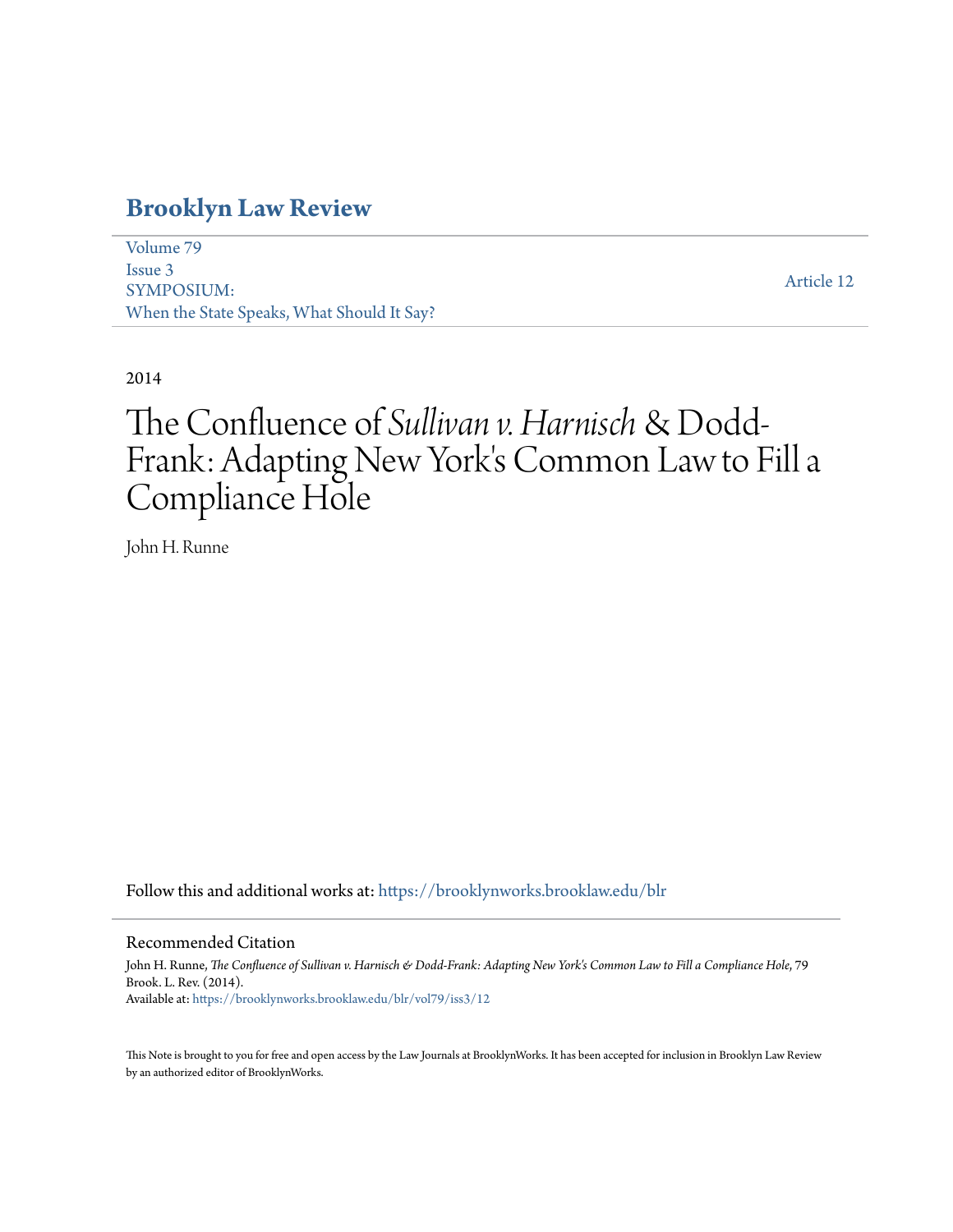# The Confluence of *Sullivan v. Harnisch* & Dodd-Frank

# ADAPTING NEW YORK'S COMMON LAW TO FILL A COMPLIANCE HOLE

#### INTRODUCTION

In May 2012, Joseph Sullivan lost a wrongful termination suit against Peconic Partners LLC and Peconic Asset Managers LLC (together, Peconic).<sup>1</sup> Sullivan, a partner of both firms, alleged that he was fired after bringing improper trading activity to the attention of Peconic's CEO.<sup>2</sup> In its decision, the New York Court of Appeals adhered to New York's strict at-will employment doctrine, which states that "absent violation of a constitutional requirement, statute or contract, 'an employer's right at any time to terminate an employment at will remains unimpaired."<sup>3</sup> The court affirmed the Appellate Division's decision to grant the defendants' motion for summary judgment.<sup>4</sup> The court in *Sullivan* declined to create a new exception to New York's at-will employment doctrine and rejected an application of the doctrine's only exception<sup>5</sup> to salvage Sullivan's claim.<sup>6</sup>

Although the Court of Appeals may have ruled in Peconic's favor, its decision may ultimately undercut the ability of New York's private investment advisers to maintain effective compliance programs. When coupled with existing state and federal whistleblower protections, the outcome in *Sullivan* only adds to the already strong incentives encouraging a similarly

<sup>1</sup> Sullivan v. Harnisch, 969 N.E.2d 758 (N.Y. 2012).

<sup>2</sup> *Id.* at 759.

<sup>3</sup> *Id.* at 760 (quoting Murphy v. Am. Home Prods. Corp., 448 N.E.2d 86, 91 (N.Y. 1983)).

<sup>4</sup> *Id.* at 761.

<sup>5</sup> The exception pertains to attorneys within law firms, and it protects attorneys who internally report the improper behavior of colleague attorneys. *See* Wieder v. Skala, 609 N.E.2d 105 (N.Y. 1992).

<sup>6</sup> *Sullivan*, 969 N.E.2d at 760.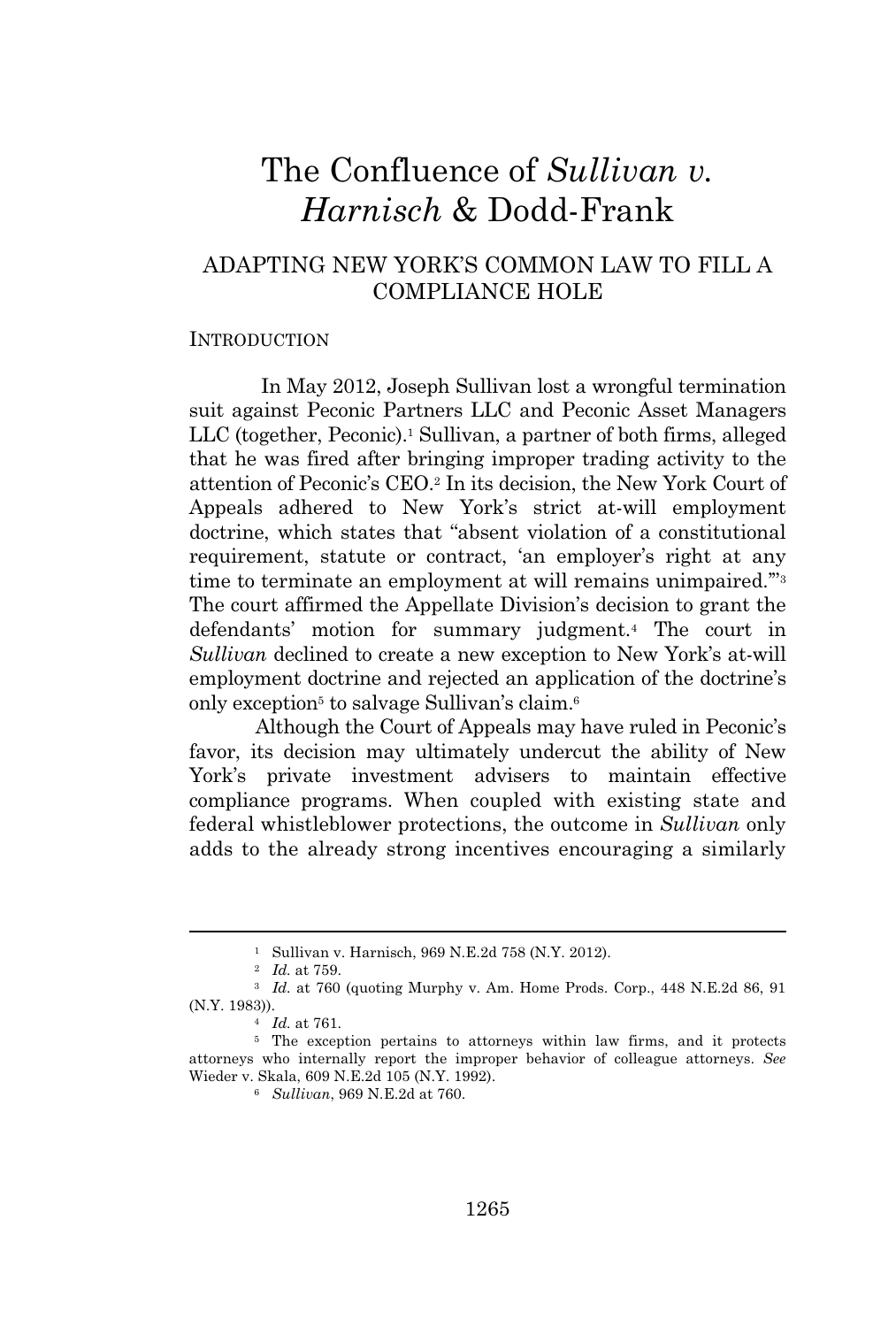situated employee to *externally* disclose a potential securities law violation instead of making the complaint in-house.<sup>7</sup>

Neither New York's common law nor its whistleblower statute<sup>8</sup> provide employees of private investment advisers adequate protection against retaliatory action for disclosing potential securities law violations.<sup>9</sup> These firms include hedge funds and private equity funds, many of which under Dodd-Frank were required to register with the SEC pursuant to the Investment Advisers Act of 1940.<sup>10</sup> As registered investment advisers, these firms must appoint chief compliance officers and create policies and procedures that promote adherence to federal securities laws.<sup>11</sup>

To protect oneself against retaliatory action, an employee like Sullivan—one who becomes aware of a potential securities law violation by her employer but works as an at-will employee for a private company and therefore cannot rely on an employer's promise against retaliatory conduct<sup>12</sup>—faces a stark choice when considering whether to blow the proverbial whistle. If the employee is concerned primarily with retaining her position and avoiding other retaliatory action by her employer, she must either remain silent, allowing the possible securities law violation to go unaddressed, or she must externally report the potential violation to the SEC.<sup>13</sup> Although Dodd-Frank augments the protections and incentives for would-be whistleblowers,<sup>14</sup> this law does not extend protection to employees of private companies who limit disclosure to an internal audience.<sup>15</sup> In order for employees like Sullivan to invoke Dodd-Frank's protection against retaliatory action, they must externally disclose the impropriety to the SEC.<sup>16</sup>

<sup>13</sup> *See infra* Part II.

<sup>7</sup> *See infra* Part III.

<sup>8</sup> N.Y. LAB. LAW § 740 (McKinney 2013).

<sup>9</sup> *See infra* Part I.

<sup>10</sup> Dodd-Frank Wall Street Reform and Consumer Protection Act, Pub. L. No. 111-203, § 403, 124 Stat. 1571 (2010) [hereinafter Dodd-Frank Act] (codified as amended at 15 U.S.C. § 83b-3(b) (2012)).

<sup>11</sup> 17 C.F.R. § 275.206(4)-7(a) (2012); *see infra* Part II.

<sup>12</sup> Sullivan v. Harnisch, 915 N.Y.S.2d 514, 517–18 (N.Y. App. Div. 2010), *aff'd*, 969 N.E.2d 758 (N.Y. 2012).

<sup>14</sup> *See* 17 C.F.R. §§ 240.21F-2–F-3.

<sup>15</sup> *See infra* Part II. As an employee for a private company, Sullivan was not eligible for Sarbanes-Oxley whistleblower protection, which provides whistleblowers with a private cause of action in the event they incur retaliatory action after internally reporting fraudulent activity. *See* Public Company Accounting Reform and Corporate Responsibility Act, Pub. L. No. 107-204, § 806 116 Stat. 802–04 (2002) [hereinafter SOX] (adding Section 1514A to 18 U.S.C.); Egan v. TradingScreen, Inc., 10 CIV. 8202 LBS, 2011 WL 1672066 at \*7 (S.D.N.Y. May 4, 2011); 17 C.F.R. § 240.21F.

<sup>16</sup> *See* Egan, 2011 WL 1672066. There, the court held as a matter of first impression that, because the plaintiff's disclosure did fall within one of the few statutory exceptions, "the anti-retaliation whistleblower protection provisions of the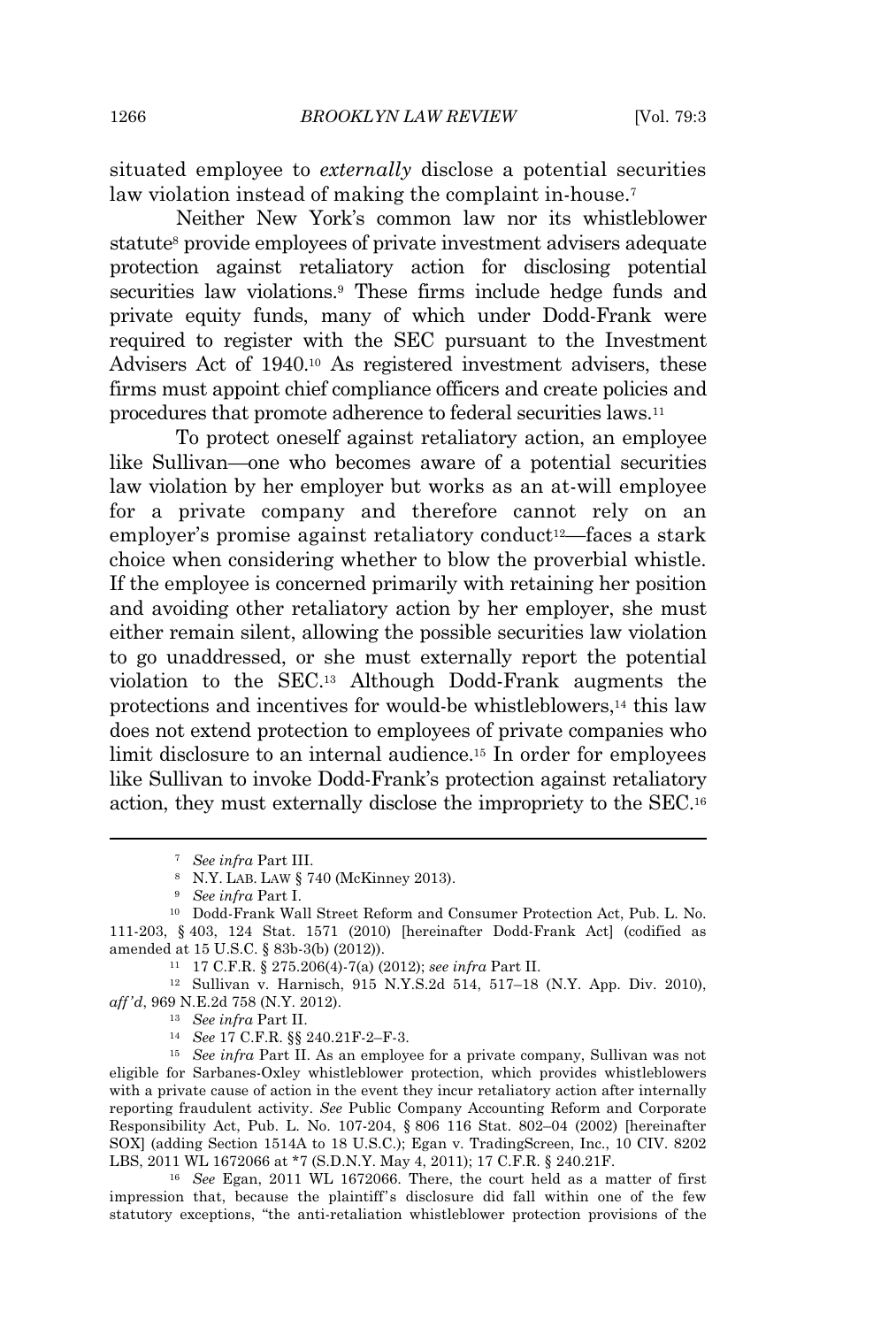The *Sullivan* decision and current securities laws strip from the employee's consideration the sensible option of limiting disclosure to a supervisor or the firm's internal compliance program.

This note examines the effect *Sullivan v. Harnisch* has on securities-related disclosure among private investment advisers in New York in a post Dodd-Frank world. Depending on one's vantage point, the combination of federal securities laws and the holding of *Sullivan v. Harnisch* either promotes a policy of external disclosure—one facilitating adherence to securities laws—or it further skews employee incentives to stay silent, one promoting an ineffective method of compliance enforcement. Although these incentives may promote the enforcement goals of the SEC,<sup>17</sup> they may also run counter to the motivations and considerations of would-be whistleblowers.<sup>18</sup> The goal of policymakers should be to craft a policy that creates the most efficient mechanism to ensure compliance with securities laws. In order to achieve this result, either New York or federal policy must change so that employees are protected if they choose to limit disclosure of a possible securities law violation to an internal audience.

Because the current paradigm pushing employees to make external disclosure arises from a combination of state and federal policies, many sources for a potential solution exist. Companies can create and promote strong compliance programs—systems that proscribe retaliation or that preserve anonymity.<sup>19</sup> Further, Congress could amend Dodd-Frank to forbid retaliation for internally reporting violations among all financial companies.<sup>20</sup> Finally, although perhaps unlikely, $21$  New York courts could adapt existing common law to protect internal disclosure. In Wieder v. Skala,<sup>22</sup> the court recognized the role self-policing plays

- <sup>19</sup> *See infra* Part IV.
- <sup>20</sup> *See infra* Part IV.

Dodd-Frank Act require Plaintiff to show that he . . . provided information to the SEC." *Id.* at \*7; *see infra* Part II.

<sup>17</sup> *See* Implementation of the Whistleblower Provisions of Section 21F of the Securities Exchange Act of 1934, Exchange Act Release No. 34-64545, 97 (Aug. 12, 2011), *available at* http://www.sec.gov/rules/final/2011/34-64545.pdf; *see also* SEC OFFICE OF THE WHISTLEBLOWER, http://www.sec.gov/whistleblower (last visited Jan. 17, 2013) [hereinafter Implementation of the Whistleblower Provisions] ("Assistance and information from a whistleblower who knows of possible securities law violations can be among the most powerful weapons in the law enforcement arsenal of the Securities and Exchange Commission.").

<sup>18</sup> *See infra* Part IV.

<sup>21</sup> "American courts, including our own, 'have proved chary of creating commonlaw exceptions to the rule and reluctant to expand any exceptions once fashioned.'" Sullivan v. Harnisch, 969 N.E.2d 758, 760 (N.Y. 2012) (quoting Horn v. N.Y. Times, 790 N.E.2d 753, 755 (N.Y. 2003)).

<sup>22</sup> Wieder v. Skala, 609 N.E.2d 105 (N.Y. 1992).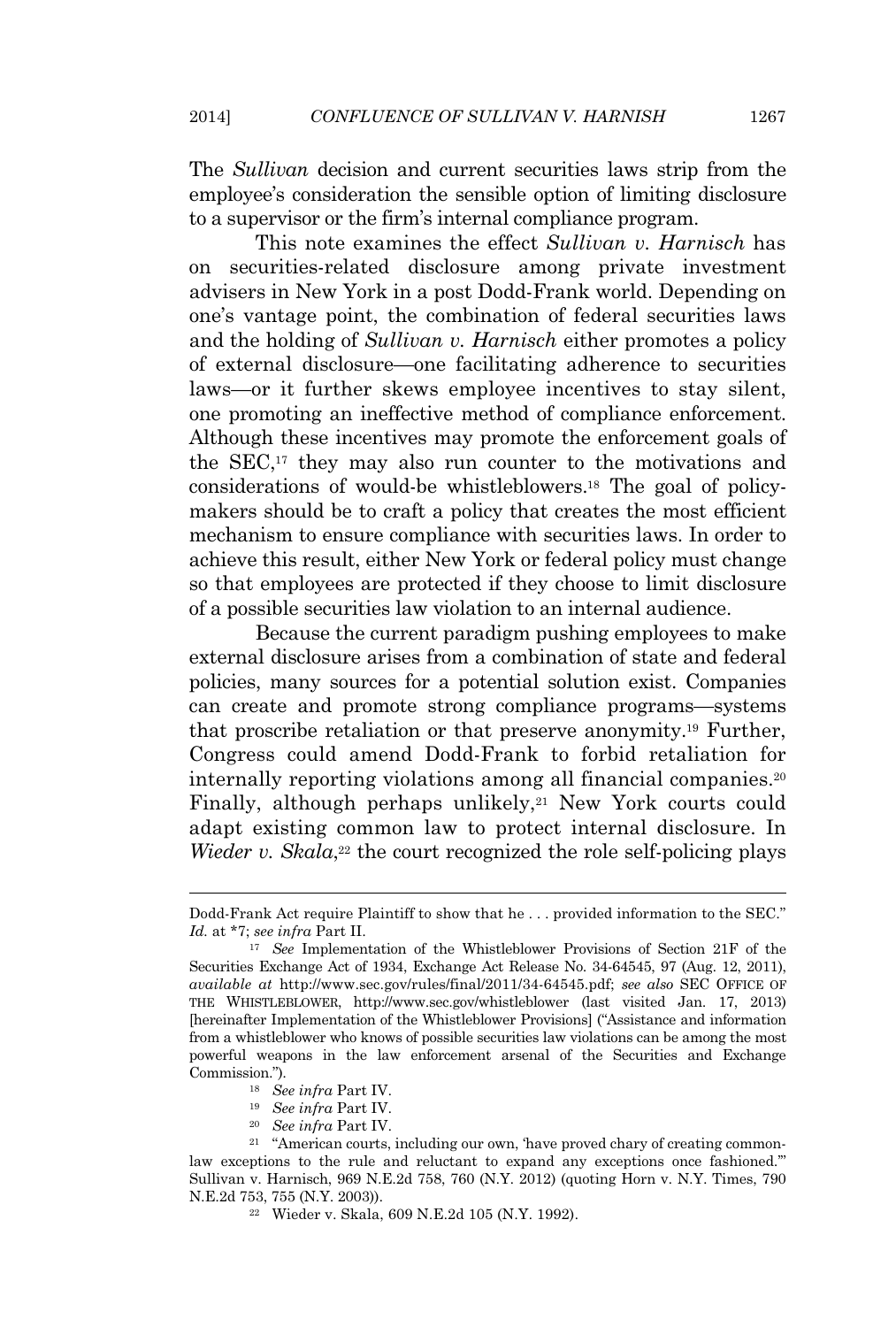in the legal profession and carved out the only exception to its atwill employment doctrine for an attorney who was fired after attempting to discipline a colleague.<sup>23</sup> By augmenting established contractual principles with this policy of self-regulation, New York courts can establish a framework that protects employees who make internal disclosure without significantly undermining its at-will employment doctrine. Employees should have the option of limiting disclosure of potential securities law violations to an internal audience. And although the adoption of a new common law policy would, in certain circumstances, infringe upon an employer's right to discharge employees, establishing these legal protections would foster internal disclosure and improve a firm's ability to maintain effective compliance programs.

Part I of this note will focus on New York common law and the statute relevant to would-be whistleblowers of private companies. This section will review *Sullivan v. Harnisch* as well as other cases to reveal the current contours of New York's at-will employment doctrine. This section will also address New York's whistleblower statute and the difficulty one would face trying to invoke its protections in the context of reporting securities law violations. Part II will explore the impact of Dodd-Frank, emphasizing the heightened regulatory standards imposed upon most private investment advisers. This section will also explore the implementation of Dodd-Frank's whistleblower protections and the related SEC rules. Part III will juxtapose New York's employment and whistleblower policies with Dodd-Frank. This juxtaposition will demonstrate how all roads now point to external disclosure and how such a path may not align with the behavior of employees or the compliance interests of employers. Part IV will assess possible remedies, including those that would extend anti-retaliatory protections to employees that engage in internal disclosure.

# I. NEW YORK'S COMMON LAW AND STATUTORY PROTECTIONS AGAINST RETALIATORY TERMINATION

In order to understand how the combination of current federal and state policies pushes an employee of a private investment adviser to externally disclose potential securities law violations, one must first understand the protection against retaliatory employer conduct, or lack thereof, offered to employees by New York law. To do so, the contours of New

<sup>23</sup> *Id.* at 108–09.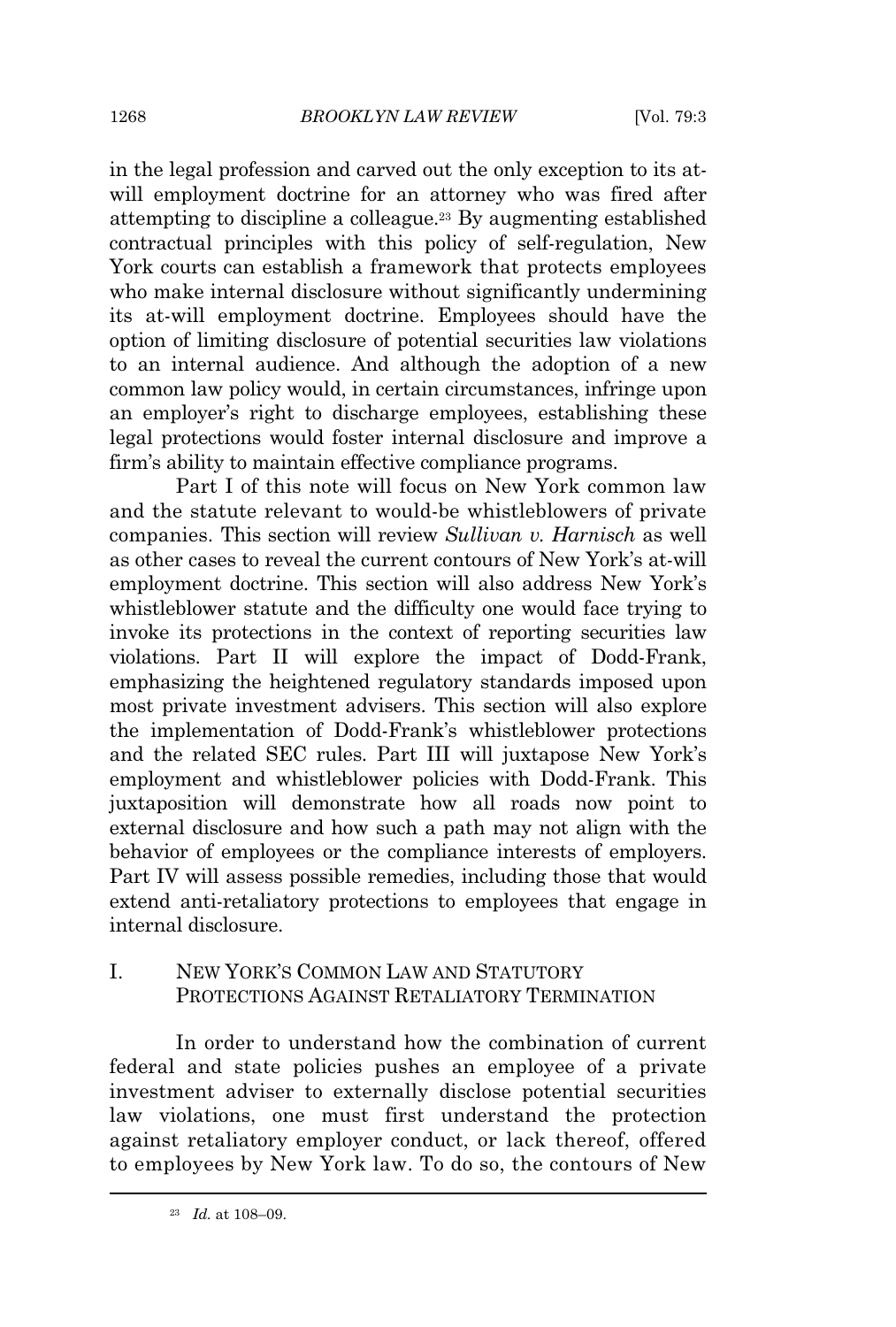York's at-will employment doctrine and its whistleblower

## *A. New York's Common Law Provides Little Help*

# 1. *Sullivan v. Harnisch*

statute must be explored.

The New York Court of Appeals addressed the issue of internal disclosure of alleged hedge fund improprieties in *Sullivan v. Harnisch*. <sup>24</sup> Joseph Sullivan was a 15% partner of Peconic and bore many titles at the firm, such as Chief Compliance Officer, Executive Vice President, and Chief Operating Officer.<sup>25</sup> Sullivan alleged he was fired days after confronting William Harnisch, Peconic's CEO, over Harnisch's alleged "manipulative and deceptive trading practices" <sup>26</sup> known as "front-running," where one "[takes] advantage of investment opportunities that should first be accorded to its clients." 27

In his appeal, Sullivan asserted that he was required to disclose trading activity that ran afoul of federal securities laws and the firm's internal code of ethics.<sup>28</sup> Sullivan argued that his objection to the misconduct was improper grounds for termination.<sup>29</sup> The court rejected Sullivan's position and reaffirmed its staunch adherence to New York's at-will employment doctrine.<sup>30</sup> Without a finding of breach of contract, or a violation of Sullivan's statutory or constitutional rights, Harnisch and Peconic reserved the right to fire Sullivan for any reason.<sup>31</sup>

The court also rebuffed Sullivan's attempt to invoke the only judicially recognized exception to New York's at-will employment doctrine.<sup>32</sup> This exception, espoused in *Wieder v.*

<sup>28</sup> *Sullivan*, 969 N.E.2d at 759.

<sup>32</sup> *Id.* at 760–61; *see* Wieder v. Skala, 609 N.E.2d 105, 110 (N.Y. 1992) (discussed *infra* Part I).

<sup>24</sup> *Sullivan*, 969 N.E.2d 758.

<sup>25</sup> *Id.* at 759.

<sup>26</sup> *Id.*

<sup>27</sup> Sullivan v. Harnisch, 915 N.Y.S.2d 514, 516-17 (N.Y. App. Div. 2010), *aff'd*, 969 N.E.2d 758 (N.Y. 2012). Harnisch sold two-thirds of a personal \$100 million position in Potash Corp.—a security also held in his clients' funds—days before the release of a disappointing earnings report from a related company. *Id.* at 516. Harnisch did not execute similar trades on behalf of his clients until after the release of the earnings report. *Id.* As a result, Harnisch pocketed \$132 per share whereas the funds earned \$103 per share. According to Sullivan, this practice violated Peconic's SEC filings and its internal compliance manual. *Id.* at 517.

<sup>29</sup> *Id.*

<sup>30</sup> *Id.*

<sup>31</sup> *Id.* at 760.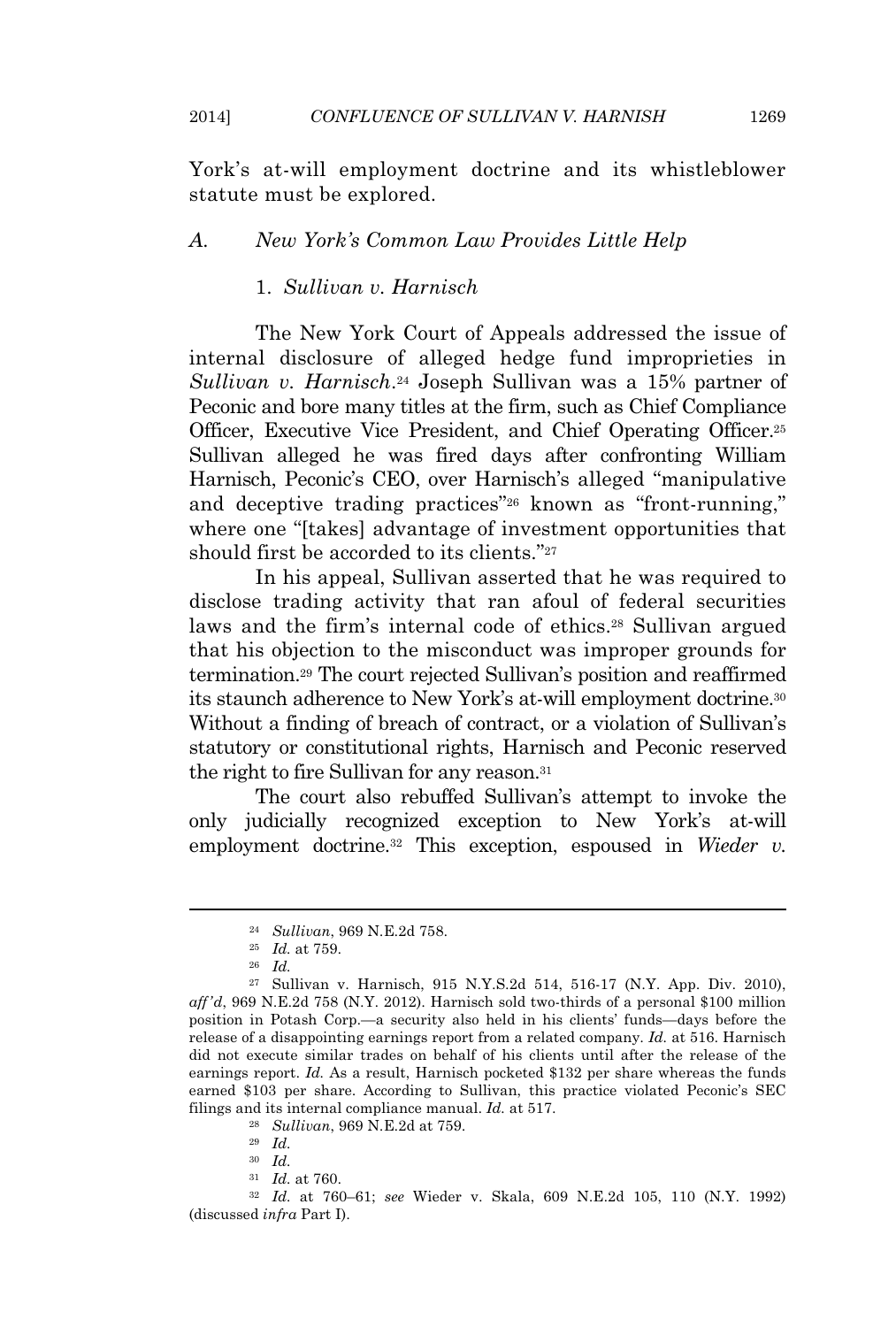Skala,<sup>33</sup> recognized a breach of contract based upon an implied obligation where an attorney, bound by his professional responsibilities, was fired after insisting that a colleague face disciplinary action for malpractice.<sup>34</sup> The court in *Sullivan* noted that Sullivan's compliance duties at Peconic were not "so closely linked [to his position] as to be incapable of separation," or that compliance was not "at the very core, and indeed, the only purpose of Sullivan's employment." <sup>35</sup> In dissent, Chief Judge Lippman opined that "the majority unwisely limits the exception to the atwill employment ... In so doing, it creates a great potential for abuse in the financial services industry." 36

Although never raised by the parties or the court, Sullivan's conduct was not protected by New York's whistleblower statute.<sup>37</sup> And although Sullivan's termination occurred before the passage of Dodd-Frank, the court observed that Dodd-Frank's whistleblower protections would have nevertheless been inapplicable.<sup>38</sup>

# 2. The Confines of New York's Common Law

The court's decision in *Sullivan v. Harnisch* represents one of the latest in a line of decisions that express New York's atwill employment doctrine as highly deferential to the judgment and decisions of employers. The cases that follow articulate the contours of New York's at-will employment doctrine. As they demonstrate, plaintiffs who allege that they were wrongfully discharged without asserting a claim that is cognizable under a contractual lens likely will fail in their lawsuit.

In *Weiner v. McGraw-Hill*, <sup>39</sup> however, the New York Court of Appeals held that the plaintiff brought a facially valid breach of contract action after being fired.<sup>40</sup> Walter Lewis Weiner, a long-time employee of McGraw-Hill who steadily ascended through the ranks there before being fired, successfully persuaded the Court of Appeals that a provision in the McGraw-Hill's personnel handbook might have constituted an express promise

<sup>33</sup> *Wieder*, 609 N.E.2d 105.

<sup>34</sup> *Id.* at 110.

<sup>35</sup> *Sullivan*, 969 N.E.2d at 761 (quoting *Wieder*, 609 N.E.2d at 108 (internal quotation marks omitted)).

<sup>36</sup> *Id.* at 765 (Lippman, C.J., dissenting).

<sup>37</sup> *See infra* Part I.B.

<sup>38</sup> *Sullivan*, 969 N.E.2d at 761 ("[Dodd-Frank] seems not to apply to conduct like that alleged in Sullivan's complaint; Sullivan does not claim to have blown a whistle—i.e., to have told the SEC or anyone else outside Peconic about Harnisch's alleged misconduct—but only to have confronted Harnisch himself.").

<sup>39</sup> Weiner v. McGraw-Hill, Inc., 443 N.E.2d 441 (N.Y. 1982).

<sup>40</sup> *Id.* at 443.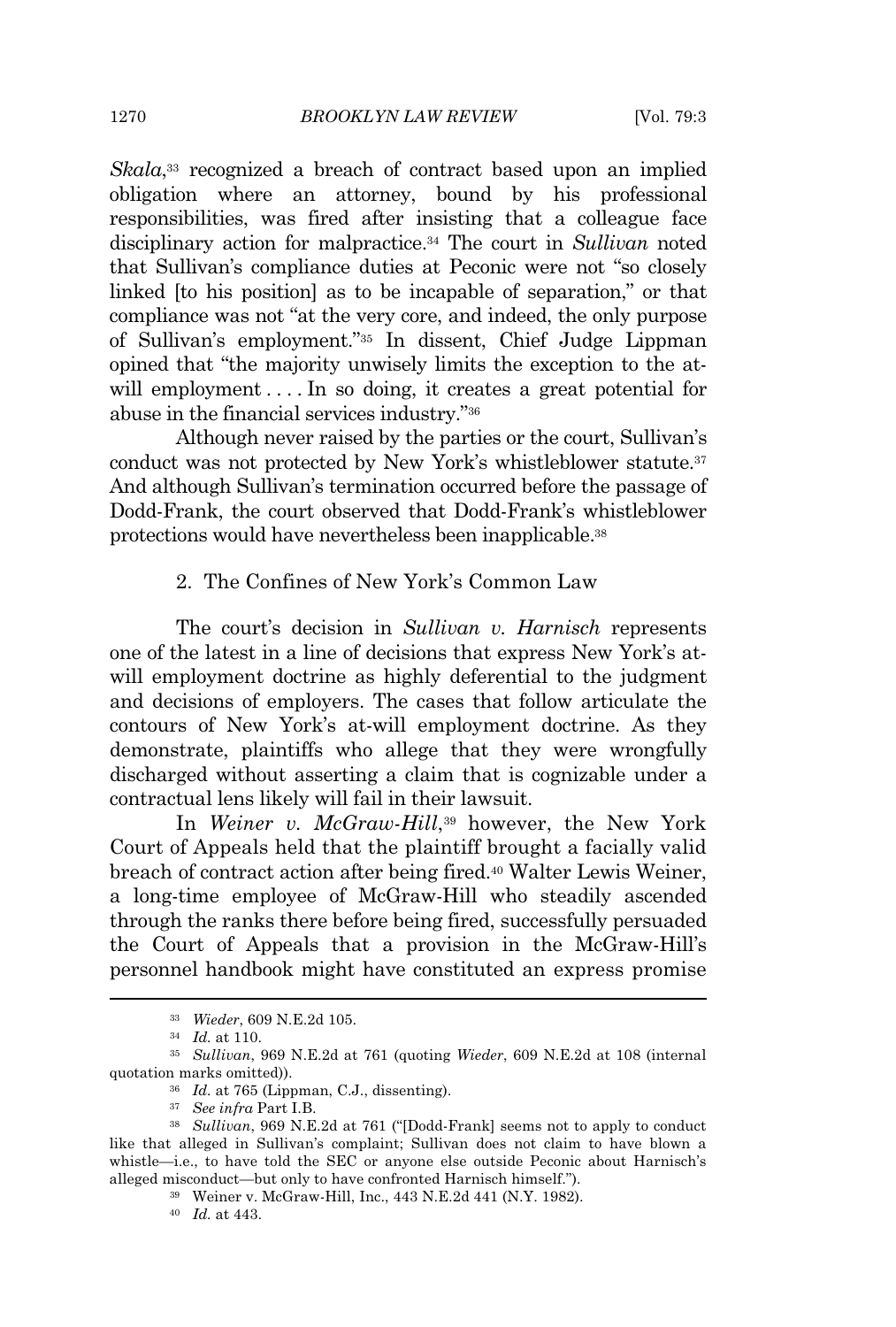within his employment contract.<sup>41</sup> The employee handbook limited termination to instances where there was "just and sufficient cause."<sup>42</sup> The company's application for employment stipulated that Weiner's "employment [was] subject to the provisions of [the handbook]." <sup>43</sup> These factors, along with Weiner's alleged reliance on this for-cause provision as a basis for working for McGraw-Hill and the employer's prior insistence that Weiner adhere to the corporate policy when faced with staffing decisions, led the court to conclude that Weiner articulated a legitimate question of whether McGraw-Hill had breached a contract it held with Weiner.<sup>44</sup>

In *Murphy v. American Home Products Corporation*, 45 the court considered two separate causes of action that, when combined, form the spine of the single claim considered by the *Sullivan* court. Plaintiff Joseph Murphy alleged that he was terminated after internally disclosing accounting improprieties that resulted in an overstatement of the firm's earnings.<sup>46</sup> These overstatements allegedly enabled the firm's management to receive "unwarranted" bonuses.<sup>47</sup> Murphy raised several causes of action, including one sounding in wrongful, retaliatory termination and another in breach of an implied employment contract.<sup>48</sup> In addressing Murphy's retaliatory discharge claim, the court concluded that whether a wrongful termination cause of action should be created was a matter reserved for "a principled statutory scheme, adopted after opportunity for public ventilation, rather than in consequence of judicial resolution of the partisan arguments of individual adversarial litigants."<sup>49</sup> Murphy also argued that "he was required by the terms of his employment to disclose accounting improprieties" and that by his termination, his employer breached the implied "obligation on the part of the employer to deal with . . . employees fairly" that

*Id.* (alteration in original).

- <sup>44</sup> *Id.* at 445–46.
- <sup>45</sup> Murphy v. Am. Home Prods. Corp., 448 N.E.2d, 86 (N.Y. 1983).

- <sup>47</sup> *Id.*
- <sup>48</sup> *Id.* at 89, 91.
- <sup>49</sup> *Id.* at 90.

<sup>41</sup> *Id.* at 442–43, 45

 $^{42}\;$   $\;ld$  442. The pertinent text of the personnel handbook read:

<sup>[</sup>t]he company will resort to dismissal for just and sufficient cause only, and only after all practical steps toward rehabilitation or salvage of the employee have been taken and failed. However, if the welfare of the company indicates that dismissal is necessary, then that decision is arrived at and is carried out forthrightly.

<sup>43</sup> *Id.*

<sup>46</sup> *Id.* at 87.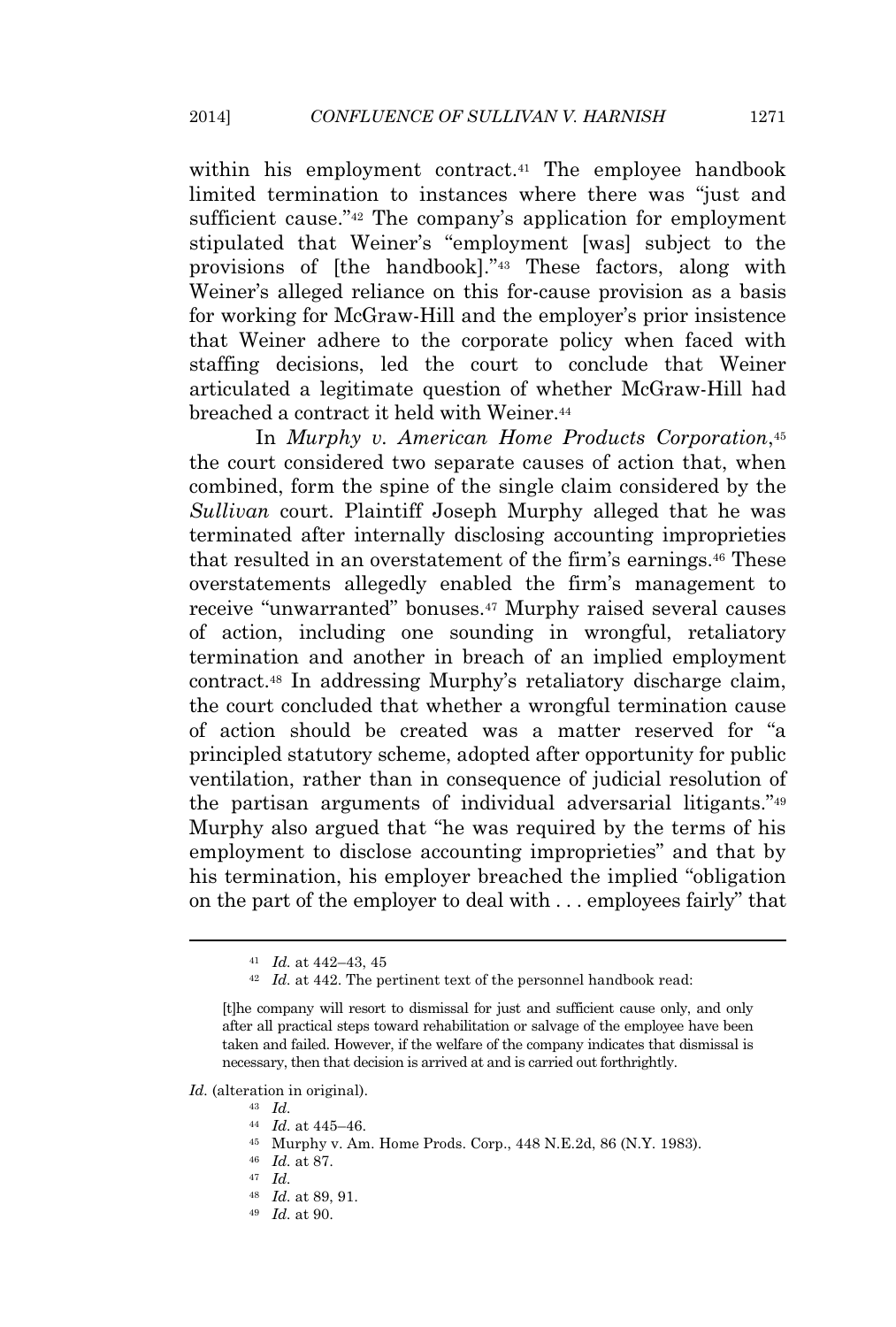permeates all employment contracts.<sup>50</sup> Finding no precedent to support this proposition and wary of its broad policy implications, the court rejected Murphy's argument and held that whether an employer's right to terminate an at-will employment should be infringed is a matter best left to the legislature.<sup>51</sup>

The only judicially recognized exception to New York's atwill employment doctrine was espoused in Wieder v. Skala.<sup>52</sup> Howard Wieder, an associate at a law firm, reported to his supervising partners the "false and fraudulent material misrepresentations" a colleague attorney made in an effort to conceal his negligence in handling a real estate transaction for Wieder.<sup>53</sup> Wieder, who at that time claimed he spearheaded the firm's most important litigation project, insisted that his firm pursue disciplinary action against his colleague before the New York Appellate Division Disciplinary Committee.<sup>54</sup> He abandoned this request after his supervisors threatened to fire him.<sup>55</sup> That action, apparently, did not pacify Wieder's employer; he was fired soon after he submitted important filings related to his litigation project.<sup>56</sup>

In review of his action for wrongful termination and breach of contract, the court concluded that an exception to New York's at-will employment doctrine was warranted. The court noted "the unique function of self-regulation belonging to the legal profession" <sup>57</sup> and the "essential compact that in conducting the firm's legal practice both plaintiff and the firm would do so in compliance with the prevailing rules of conduct and ethical standards of the profession." <sup>58</sup> In its analysis, the court placed great emphasis on the fact that, as an attorney, Wieder's conduct was governed by a code of professional responsibility.<sup>59</sup> The code, in pertinent part, prohibits attorneys from keeping secret unprivileged conduct or statements made by another attorney that would impeach that attorney's integrity and trustworthiness.<sup>60</sup> The court held that the plaintiff stated a

<sup>51</sup> *Id.*

<sup>55</sup> *Id.*

<sup>58</sup> *Id.* at 110.

<sup>50</sup> *Id.* at 91.

<sup>52</sup> Wieder v. Skala, 609 N.E.2d 105 (N.Y. 1992).

<sup>53</sup> *Id.* at 106.

<sup>54</sup> *Id.*

<sup>56</sup> *Id.*

<sup>57</sup> *Id.* at 108.

<sup>59</sup> *Id.* at 108–09.

<sup>60</sup> *Id.* at 106 n.1; N.Y. COMP. CODES R. & REGS. tit. 22, § 1200.0 rule 8.3(a) (2012).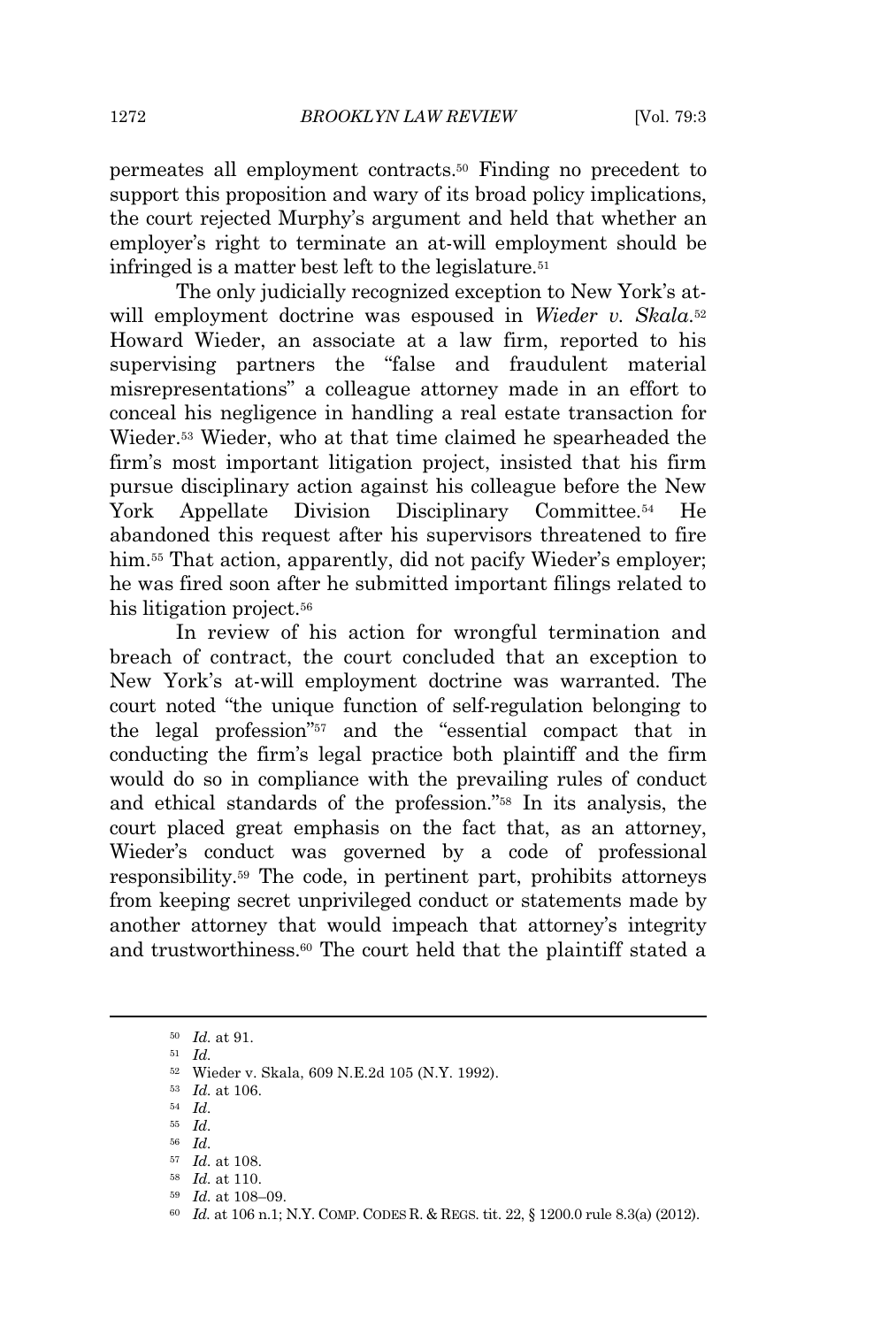valid breach of contract claim "based on an implied-in-law obligation in his relationship with defendant." 61

# *B. New York's Whistleblower Law Does Not Apply to Financial Harms*

Under New York's whistleblower statute, an employee who shares or threatens to share "an activity, policy or practice of the employer that is in violation of law, rule or regulation which violation creates and presents a substantial and specific danger to the public health or safety" is protected from retaliatory action.<sup>62</sup> The statute protects both internal and external disclosure by a whistleblower.<sup>63</sup>

The application of New York's whistleblower statute, however, is limited. First, "the requirements of a violation and a danger to health or safety are conjunctive, the statute does not protect an employee who reports activity presenting such a danger . . . if the activity does not violate a specific statute or regulation." <sup>64</sup> Further, "[t]he law requires that there be . . . an actual, as opposed to a possible, violation . . . . Reasonable belief as a basis for protection under [New York's whistleblower law] will not suffice." <sup>65</sup> Finally, the jurisprudential interpretation of New York's whistleblower statute does not affiliate "corporate wrongdoing or white-collar crimes" with the type of danger to the public the law is intended to prevent.<sup>66</sup> For example, in *Clarke v. TRW, Inc.*, <sup>67</sup> the court noted that a defective electrical relay that could give rise to problems with an automobile's brakes or fuel pump qualified as a harm covered by New York's whistleblower law.<sup>68</sup> In *Susman v. Commerzbank Capital Markets* Corp.,<sup>69</sup> on the other hand, the court affirmed a lower court's dismissal of a state whistleblower claim because the firm's alleged

<sup>67</sup> Clarke v. TRW, Inc., 921 F. Supp. 927 (N.D.N.Y. 1996).

<sup>61</sup> *Wieder*, 609 N.E.2d at 110.

<sup>62</sup> N.Y. LAB. LAW § 740(2)(a) (McKinney 2013).

<sup>63</sup> *Id.*

<sup>64</sup> Sandra J. Mullings, *Is There Whistleblower Protection for Private Employees in New York?*, 69 N.Y. ST. B.J. 36, 36 (1997).

<sup>65</sup> Remba v. Fed'n Emp't & Guidance Serv., 545 N.Y.S.2d 140, 143 (N.Y. App. Div. 1989), *aff'd*, 559 N.E.2d 655 (N.Y. 1990).

<sup>66</sup> Silvia X. Liu, Note, *When Doing the Right Thing Means Losing Your Job: Reforming the New York Whistleblower Statute*, 7 N.Y. CITY L. REV. 61, 71 (2004). Liu argues, among other things, that New York's whistleblower statute should be amended such that "an employee should be protected if she or he reasonably believes that a violation of the law, rule or regulation has occurred or is occurring." *Id.* at 64.

<sup>68</sup> *Id.* at 935–36.

<sup>69</sup> Susman v. Commerzbank Capital Mkts. Corp., 945 N.Y.S.2d 5 (N.Y. App. Div. 2012), *leave to appeal denied*, 975 N.E.2d 914 (N.Y. 2012).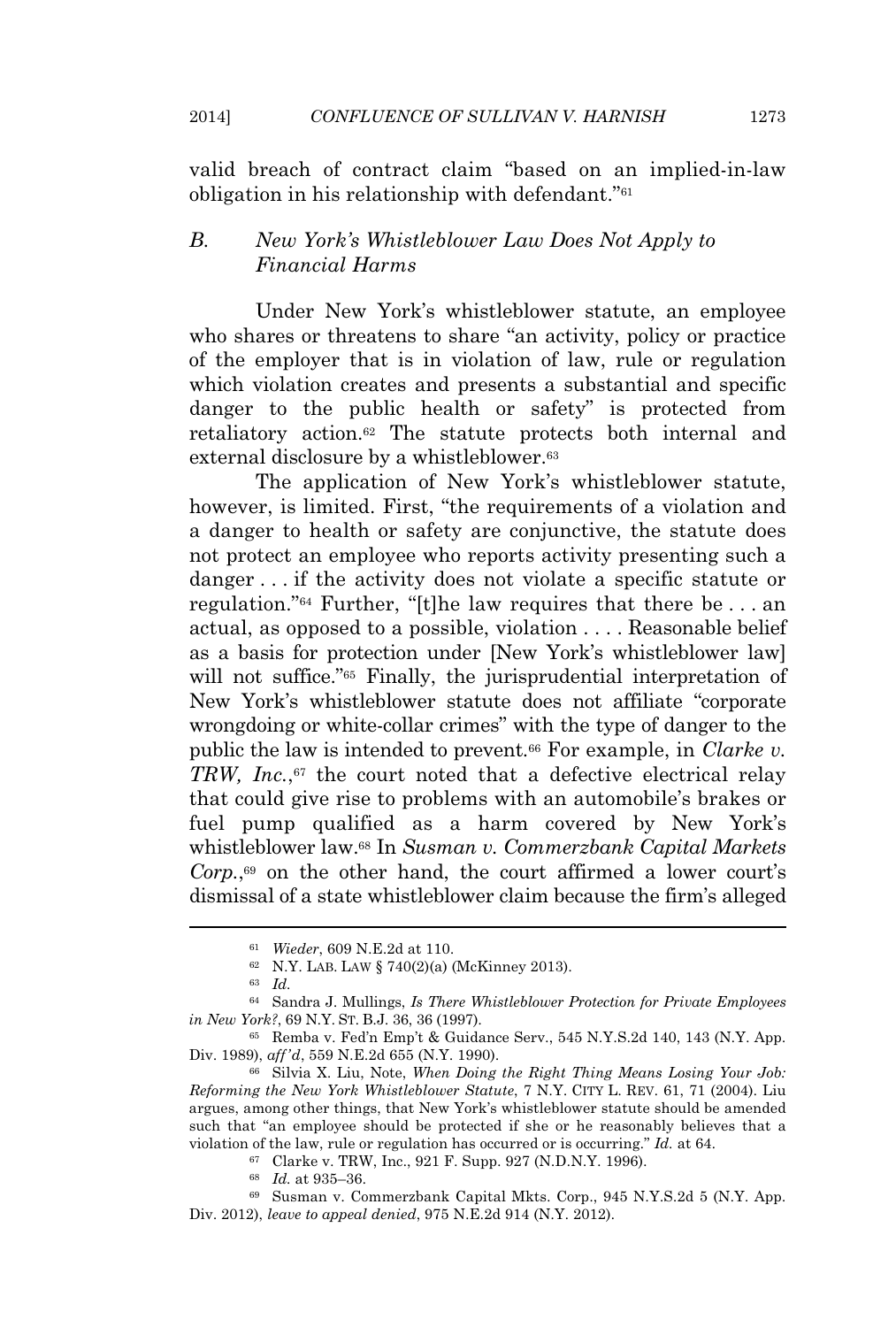1274 *BROOKLYN LAW REVIEW* [Vol. 79:3

illegality—engaging in transactions with the Central Bank of Iran, a federally proscribed activity—did not constitute a "substantial and specific danger to the public health or safety." 70 As one court noted, "financial improprieties [are not] placed on the same plane as threats to public health or safety." <sup>71</sup> One justification for this distinction was to "avoid the cumulative effect of a potential flood of lawsuits seeking to convert ordinary employment disputes into 'whistle-blower' protection cases."<sup>72</sup>

In sum, neither New York's common law nor its whistleblower statute extend protection against retaliatory conduct to an employee who makes internal disclosure about a potential securities law violation. The tools exist, however, for New York courts presented with these circumstances to craft a common law remedy against retaliatory conduct.

II. DODD-FRANK'S IMPACT—PRIVATE INVESTMENT ADVISER REGISTRATION REQUIREMENTS AND WHISTLEBLOWER **PROTECTIONS** 

## *A. Hedge Fund Compliance Requirements*

Prior to the passage of Dodd-Frank, hedge funds and other private investment advisers largely avoided SEC registration and the Commission's direct oversight by taking advantage of Section 203(b)(3) of the Investment Advisers Act of 1940.<sup>73</sup> This provision extended a registration exemption for certain investment advisers with fewer than 15 clients in the preceding year.<sup>74</sup> The D.C. Circuit in *Goldstein v. SEC* <sup>75</sup> molded the shape of this exemption and determined that the term "clients" referred to the "advising of

<sup>70</sup> *Id.* at 7.

<sup>71</sup> McGrane v. Reader's Digest Ass'n, Inc., 822 F. Supp. 1044, 1046 (S.D.N.Y. 1993) *supplemented*, 92 CIV. 8132 (VLB), 1993 WL 525127 (S.D.N.Y. Dec. 13, 1993) (declining to extend New York state whistleblower protections to an employee that was fired after internally reporting financial improprieties). The plaintiff submitted a fivepound complaint but the court determined that it neither established a continuing fraud or a "hazard to health or safety which has not been remedied by [the employer]." *Id.*

<sup>72</sup> *Id.* at 1046.

<sup>73</sup> Press Release, Sec. & Exch. Comm'n, SEC Adopts Dodd-Frank Act Amendments to Investment Advisers Act, 2 (June 22, 2011), *available at* http://www.sec.gov/news/press/2011/2011-133.htm [hereinafter SEC Adopts Dodd-Frank Act Amendments].

<sup>74</sup> Seth Chertok, *A Detailed Analysis of Title IV of the Dodd-Frank Wall Street Reform and Consumer Protection Act*, 6 VA. L. & BUS. REV. 1, 6 (2011). Additionally, to qualify for the exemption, funds could not "hold themselves out to the public as investment advisers, and [could] neither act[ ] as an investment adviser to any registered investment company, nor to a company which has elected to be a 'business development company.'" *Id.*

<sup>75</sup> Goldstein v. SEC, 451 F.3d 873 (D.C. Cir. 2006).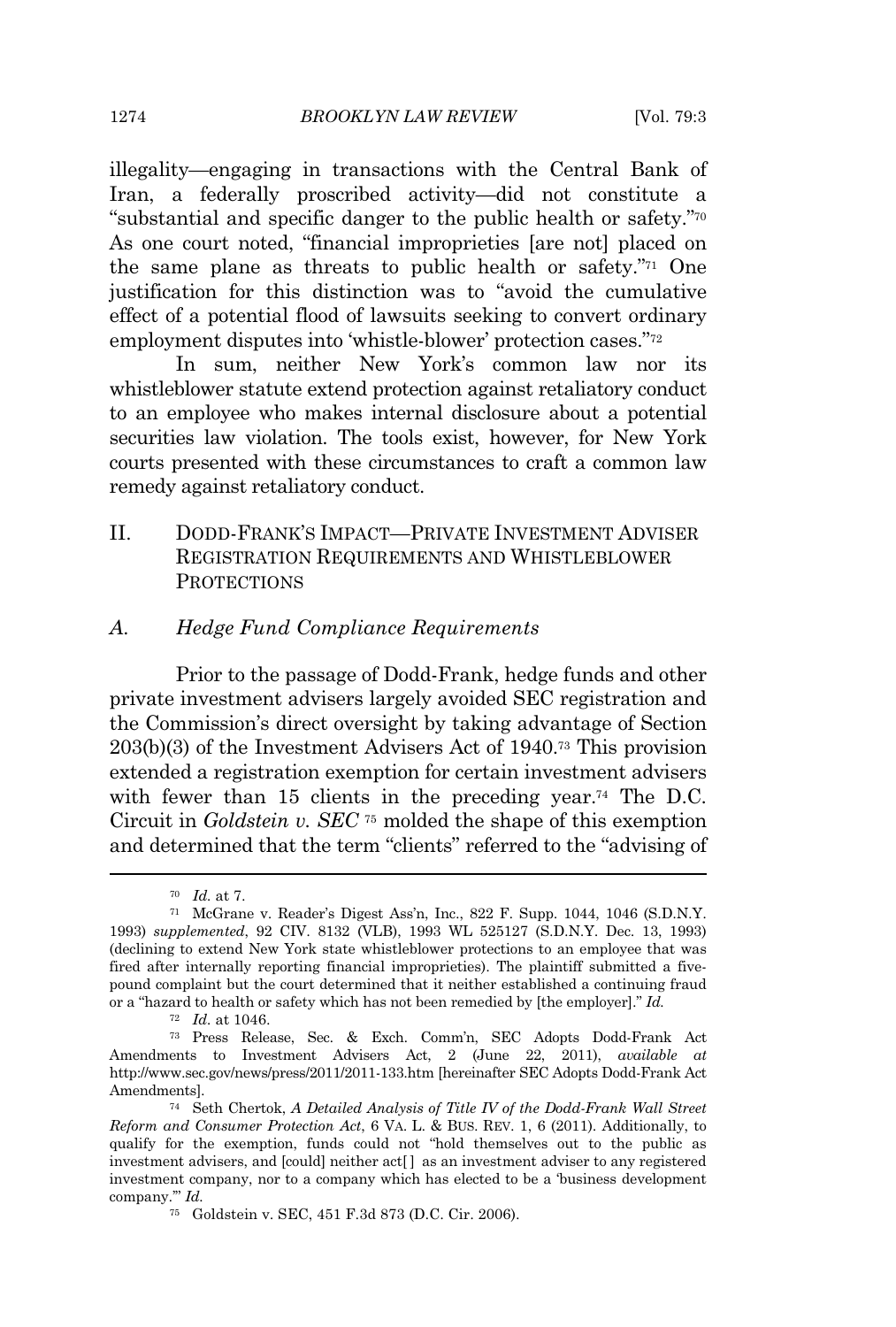pooled investment vehicles rather than the individual investors therein." <sup>76</sup> This statutory interpretation allowed a hedge fund, regardless of the number of its investors, to avoid registration so long as it managed less than 15 funds.<sup>77</sup>

Title IV of Dodd-Frank in large part eliminated this exemption for large private investment advisers.<sup>78</sup> Noting that "their trades can move markets," <sup>79</sup> Congress determined that "information regarding [a private investment adviser's] size, strategies, and positions could be crucial to regulatory attempts to deal with a future crisis." <sup>80</sup> Consequently, as of March 2012, large private investment advisers must now comply with the Investment Advisers Act of 1940.<sup>81</sup> This change resulted in a large increase in the number of registered investment advisers, expanding the number of firms regulated by the SEC.<sup>82</sup> Registered private investment advisers must draft a code of ethics that, among other things, include "[p]rovisions *requiring* [the firm's] supervised persons to comply with applicable Federal securities laws"<sup>83</sup> and "[p]rovisions *requiring* supervised persons to report any violations of [the firm's] code of ethics promptly to [the firm's] chief compliance officer or, provided [the firm's] chief compliance officer also receives reports of all violations, to other persons . . . designate[d] in [the firm's] code of ethics." <sup>84</sup> A registered private investment adviser must also maintain "books and records" that, among other things, record employee violations of the firm's code of ethics and the remedial actions taken in response.<sup>85</sup> These firms must also appoint a chief compliance officer<sup>86</sup> and create

<sup>82</sup> Press Release, Sec. & Exch. Comm'n, More Than 1,500 Private Fund Advisers Registered With the SEC Since Passage of the Financial Reform Law; SEC Notifies Advisers Who Have Not Yet Moved to State Regulation (Oct. 19, 2012), *available at* http://www.sec.gov/news/press/2012/2012-214.htm.

<sup>84</sup> *Id.* at § 275.204A-1(a)(4) (emphasis added). Hedge Funds must further include in their code of ethics a standard of conduct that reflects the firm's and employees' fiduciary standards, the disclosure by employees and the review by supervisors of all "personal securities transactions," and provisions requiring the written confirmation by employees confirming the receipt of the code. *Id.* §§ 275.204A-1(a).

- <sup>85</sup> *Id.* at § 275.204–2(a)(12)(ii).
- <sup>86</sup> *Id.* at § 275.206(4)–7(c).

<sup>76</sup> Chertok, *supra* note 74, at 8.

<sup>77</sup> SEC Adopts Dodd-Frank Act Amendments, *supra* note 73, at 2; S. Rep. No. 111-176, at 73 (2010).

<sup>78</sup> Dodd-Frank Act, Pub. L. No. 111-203, § 403, 124 Stat. 1571 (2010).

<sup>79</sup> S. Rep. No. 111-176, at 38 (2010).

<sup>80</sup> *Id.* at 72.

<sup>81</sup> SEC Adopts Dodd-Frank Act Amendments, *supra* note 73. Dodd-Frank created three new exemptions for private advisers. "Certain foreign advisers without a place of business in the U.S.," private advisers that only oversee venture capital funds, and advisers to only private funds "with less than \$150 million in assets under management in the U.S.," are exempt from SEC registration. *Id.* at 3.

<sup>83</sup> 17 C.F.R. § 275.204A-1(a)(2) (2012) (emphasis added).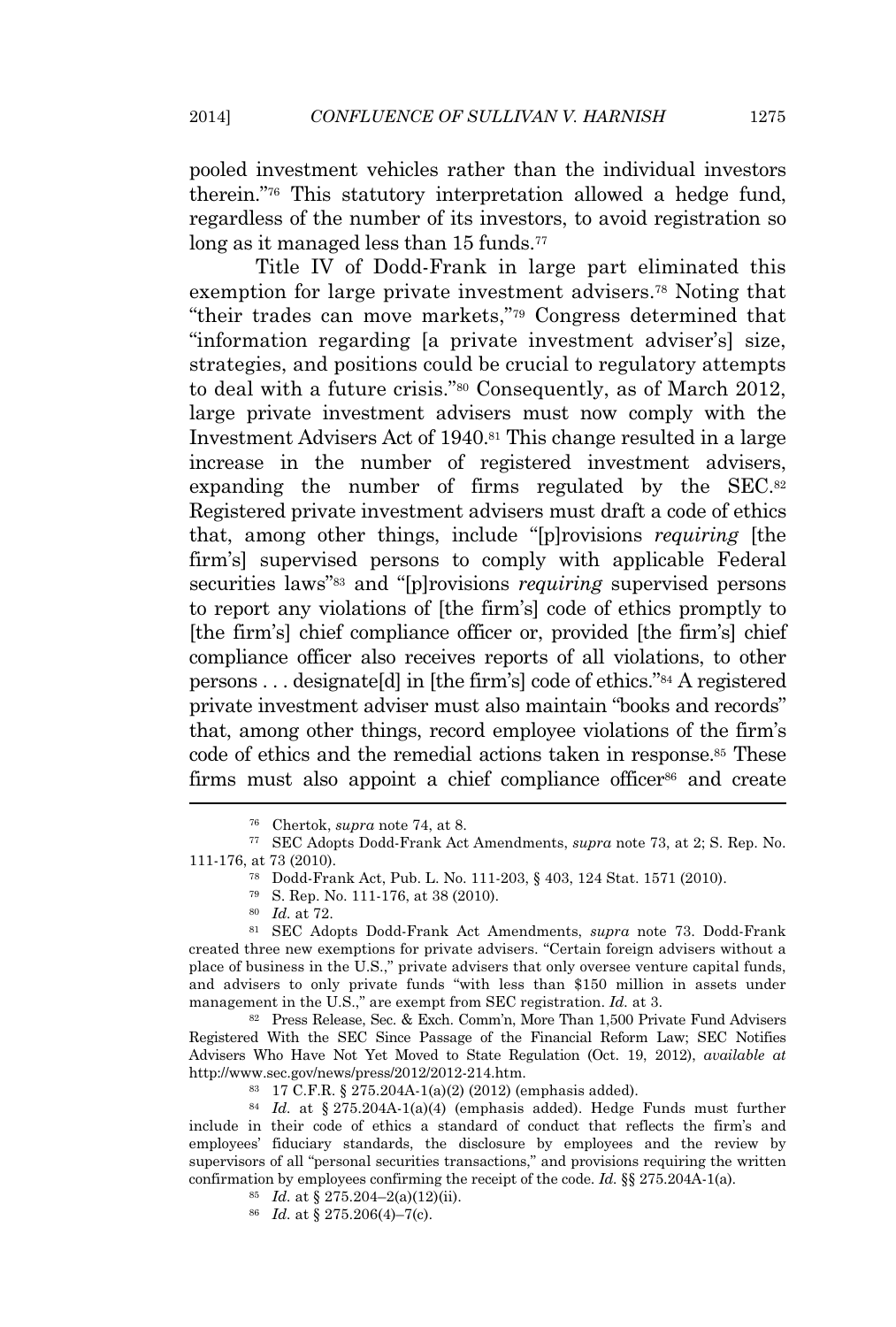policies and procedures that are "reasonably designed to prevent violation[s] . . . of the [Investment Advisers] Act." 87

## *B. Dodd-Frank Whistleblower Provisions*

Federal securities law does not extend protection to employees of private financial companies who make internal disclosure of a possible securities law violation. Dodd-Frank altered the scheme of incentives for would-be whistleblowers, but it failed to add protections for certain internal disclosures. In addition to augmenting the registration requirements for private investment advisers, Section 922 of Dodd-Frank added Section 21(F), titled "Securities Whistleblower Incentives and Protections," to the Securities and Exchange Act 1934.<sup>88</sup> This new provision builds upon and incorporates existing whistleblower protections promulgated by Sarbanes-Oxley (SOX).<sup>89</sup> Under SOX, which passed in 2002 in the wake of the collapse of publicly traded firms like Enron and WorldCom,<sup>90</sup> employees of a publicly traded company<sup>91</sup> are protected against retaliatory actions taken by their employer for disclosing potential fraud.<sup>92</sup> SOX protects employees whether they externally disclose the perceived fraud to federal authorities or internally report the issue to their immediate supervisors.<sup>93</sup> Finally, SOX provides a

<sup>87</sup> *Id.* at § 275.206(4)–7(a).

<sup>88</sup> *Corporate Law—Securities Regulation—Congress Expands Incentives for Whistleblowers To Report Suspected Violations to the SEC—Dodd-Frank Act, Pub. L. No. 111-203, § 922, 124 Stat. 1376, 1841–49 (2010)*, 124 Harv. L. Rev. 1829, 1831 (2011) [hereinafter *Whistleblower Incentives*]; *see also* Dodd-Frank Act, Pub. L. No. 111-203, § 922, 124 Stat. 1842–49 (2010) (adding Section 21(F), "Securities Whistleblower Incentives and Protections," to Securities and Exchange Act, 15 U.S.C. §§ 78a–78pp (2012)).

<sup>89</sup> Joel D. Hesch, *Whistleblower Rights and Protections: Critiquing Federal Whistleblower Laws and Recommending Filling in Missing Pieces to Form a Beautiful Patchwork Quilt*, 6 LIBERTY U. L. REV. 51, 105 (2011) ("In many ways, the Dodd-Frank Act supersedes SOX because it expands protections.").

<sup>90</sup> Elisabeth Bumiller, *CORPORATE CONDUCT: THE PRESIDENT; Bush Signs Bill Aimed at Fraud In Corporations*, N.Y. TIMES, July 31, 2002, at A1, *available at* http://www.nytimes.com/2002/07/31/business/corporate-conduct-the-president-bush-signsbill-aimed-at-fraud-in-corporations.html.

<sup>91</sup> *See* SOX, Pub. L. No. 107204, § 806, 116 Stat. 802–04 (2002) (adding Section 1514A to 18 U.S.C.). SOX's whistleblower covers employees of publicly traded companies, its contractors, subcontractors and "any subsidiary or affiliate whose financial information is included in [the company's] consolidated financial statements." *Id.* Section 929A of Dodd-Frank expanded SOX protections to include subsidiaries. Dodd-Frank Act, Pub. L. No. 111-203, § 929A, 124 Stat. 1852 (2010) (amending 18. U.S.C. § 1514A).

<sup>92</sup> *See* 18 U.S.C. § 1514A (2012).

<sup>93</sup> *See* 18 U.S.C. § 1514A(a) ("No company [that is publicly traded] . . . may discharge, demote, suspend, threaten, harass, or in any other manner discriminate against an employee . . . because of any lawful act done by the employee—(1) to provide information . . . regarding any conduct the employee reasonably believes constitutes a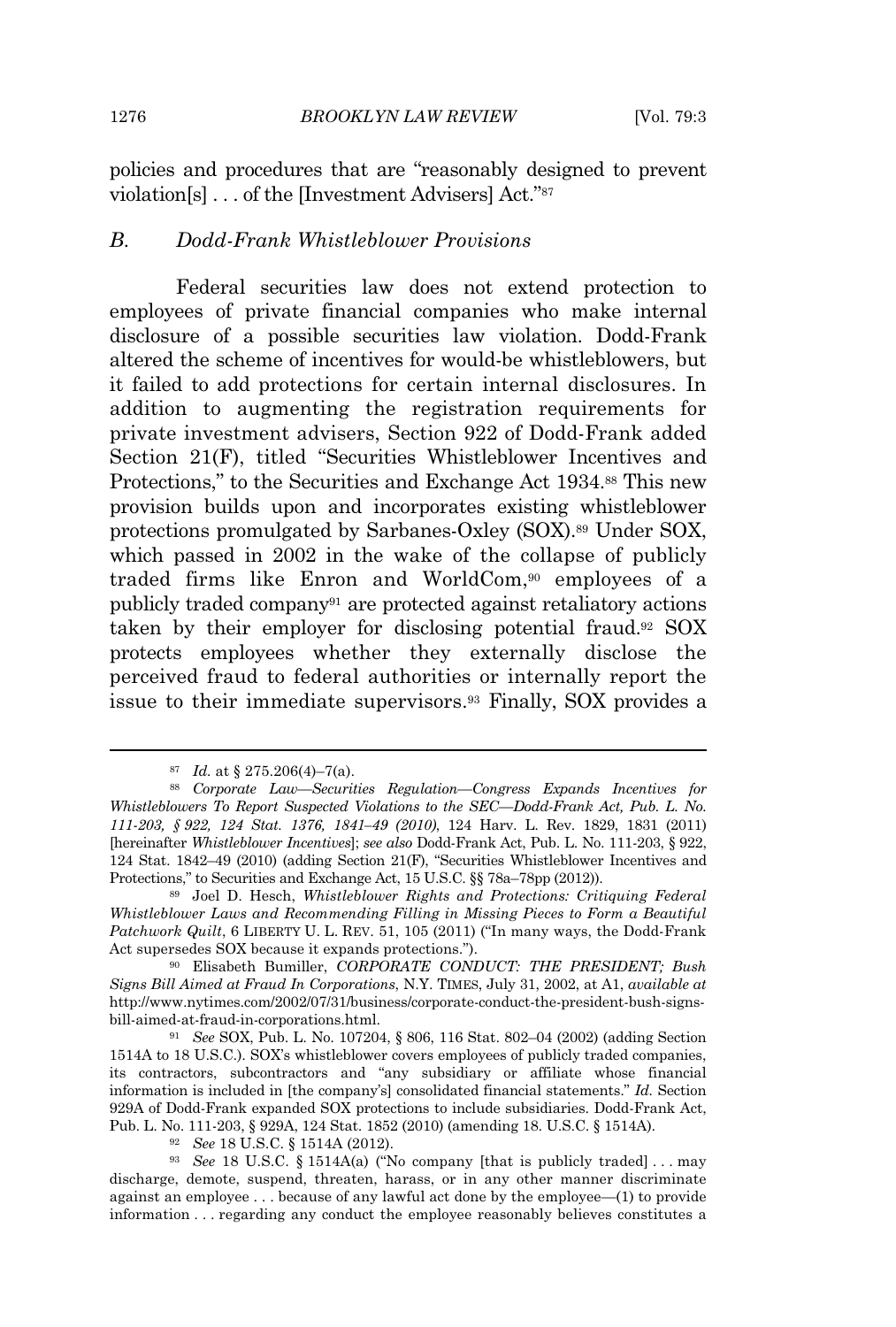private cause of action to whistleblowers that incur retaliatory action; those who bring suit are eligible to recover compensatory damages, including reinstatement, back pay with interest, and compensation for any special damages.<sup>94</sup>

Unlike SOX's whistleblower protections, Dodd-Frank's provisions incentivize whistleblowing-employees in both publicly traded and private companies.<sup>95</sup> Under Dodd-Frank, an individual is a whistleblower if she provides information to the SEC about a possible violation of securities laws that "has occurred, is ongoing, or is about to occur." <sup>96</sup> The SEC interprets the term "possible violation" as embodying a requirement that the violation be potentially actionable.<sup>97</sup> Therefore, the information provided to the SEC cannot be frivolous but must have a "facially plausible relationship to some securities law violation." 98

Dodd-Frank's whistleblower provisions also extend antiretaliation protection to whistleblowers.<sup>99</sup> An employer may not take any retaliatory action—including threats, demotion, harassment, termination, or suspension—if a whistleblower provides to the SEC information about a possible securities law violation; assists the SEC, through testifying or helping in its or a judicial investigation; or makes "disclosures that are required or protected under [SOX, the Securities Exchange Act of 1934, including 10A(m) of such Act,] and any other law, rule or regulation subject to the jurisdiction of the Commission." 100

A close reading of the anti-retaliatory provisions indicates that unless one works for a publicly traded company and is thus protected under SOX's anti-retaliatory measures one must report the possible securities law violation to the SEC.<sup>101</sup> The SEC rules stipulate that those who seek to avail themselves of Dodd-Frank's retaliatory protection must have a reasonable belief, "one that a similarly situated employee might reasonably possess," <sup>102</sup> that a possible securities law violation has,

violation of ... any rule or regulation of the  $[SEC], \ldots$  when the information ... is provided to . . . (C) a person with supervisory authority over the employee . . . ").

<sup>94</sup> *See* 18 U.S.C. §§ 1514A(c)(2).

<sup>95</sup> *See* 15 U.S.C. § 78u-6(a)(6) (2012).

<sup>96</sup> 17 C.F.R. § 240.21F–2 (2012).

<sup>97</sup> *See* Implementation of the Whistleblower Provisions, *supra* note 17, at 15 n.31.

<sup>98</sup> *Id.* at 13.

<sup>99</sup> *See* 15 U.S.C. § 78u-6(h)(1)(A); 17 C.F.R. § 240.21F–2(b)(iii).

<sup>100</sup> 15 U.S.C. § 78u-6(h)(1)(A).

<sup>101</sup> Implementation of the Whistleblower Provisions, *supra* note 17, at 18 ("[T]he retaliation protections for internal reporting afforded by  $[15 \text{ U.S.C.} \$  78u-6(h)(1)(A)] do not broadly apply to employees of entities other than public companies."); *see also Whistleblower Incentives*, *supra* note 88, at 1834.

<sup>102</sup> Implementation of the Whistleblower Provisions, *supra* note 17, at 16.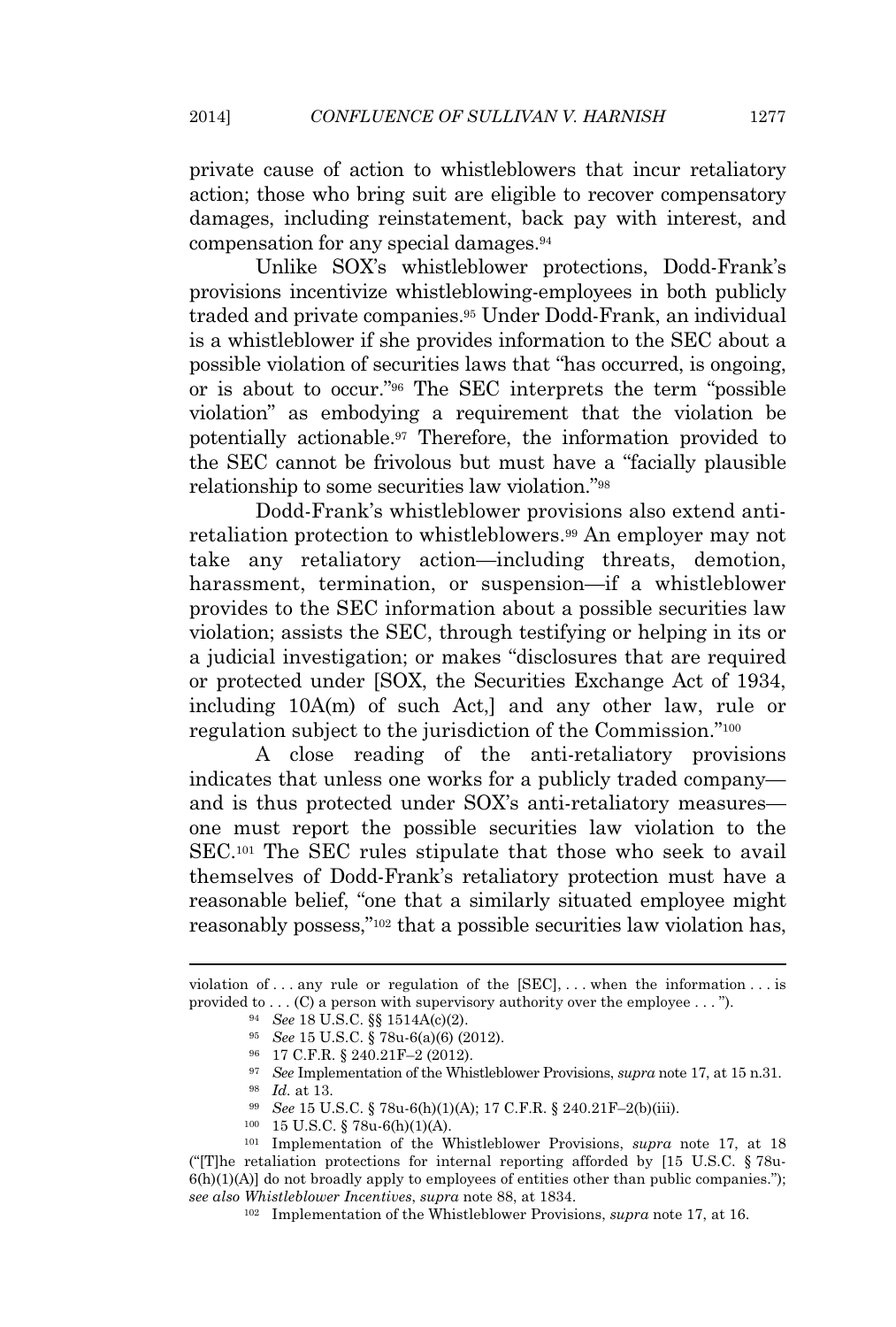is, or will occur and they must provide the information to the SEC through certain prescribed methods.<sup>103</sup> However, so long as whistleblowers do not offer a frivolous tip, they are protected under Dodd-Frank's anti-retaliatory provisions regardless of whether the submitted information leads to a successful SEC enforcement action.<sup>104</sup> Like SOX, Dodd-Frank extends a private cause of action to whistleblowers that suffer retaliatory action by their employers.<sup>105</sup>

In addition to extending anti-retaliatory protection to whistleblowers, Dodd-Frank's whistleblower provisions include significant monetary incentives to encourage disclosure of possible violations.<sup>106</sup> Lawmakers "[r]ecogniz[ed] that whistleblowers often face the difficult choice between telling the truth and the risk of committing 'career suicide'." <sup>107</sup> If one provides original information<sup>108</sup> about a possible securities law violation to the SEC that, in turn, leads to a successful enforcement action yielding for the SEC a recovery of over one million dollars, the whistleblower who provided the information is entitled to receive a *qui tam*<sup>109</sup> award between 10% and 30% of the total amount recovered by the SEC.<sup>110</sup> These large awards are important, because they are "what it takes to have an employee risk everything." <sup>111</sup> Whistleblowers do not have to provide the damning information to their employer to be eligible for the award. Instead, one's participation in an internal compliance program is taken into account as a factor by the SEC when deciding whether to increase a whistleblower's total award.<sup>112</sup>

<sup>108</sup> Original information is information "derived from independent knowledge or analysis . . . ; is not known to the Commission from any other source, unless the whistleblower is the original source ...; and is not exclusively derived from an allegation made in a judicial or administrative hearing, in a governmental report, hearing, audit, or investigation, or from the news media, unless the whistleblower is a source of the information." 15 U.S.C. § 78u-6(a)(3).

<sup>109</sup> "An action brought under a statute that allows a private person to sue for a penalty, part of which the government or some specified public institution will also receive." BLACK'S LAW DICTIONARY 1368 (9th ed. 2009).

<sup>112</sup> 17 C.F.R. § 240.21F-6(a) (2012). Other factors that may affect the size of the bounty include the significance of the information provided by the whistleblower,

<sup>103</sup> 17 C.F.R § 240.21F-2(b)(i); *see* "Procedures for Submitting Original Information" 17 C.F.R. § 240.21F-9 (a whistleblower must either submit their information online through the SEC's website or send the SEC, via mail or fax, a Form TCR (Tip, Complaint, or Referral)).

<sup>104</sup> 17 C.F.R. § 240.21F–2(b)(iii).

<sup>105</sup> 15 U.S.C. § 78u-6(h)(B)(i).

<sup>106</sup> *See id.* at § 78u-6(b).

<sup>107</sup> S. Rep. No. 111-176, at 111 (2010); *see also* Paul Sullivan, *The Price Whistle-Blowers Pay For Secrets*, N.Y. TIMES, Sept. 21, 2012, *available at* http://www.nytimes.com/ 2012/09/22/your-money/for-whistle-blowers-consider-the-risks-wealth-matters.html.

<sup>110</sup> 15 U.S.C. § 78u-6(b).

<sup>111</sup> Sullivan, *supra* note 107 (quoting Stephen M. Kohn, whistleblower attorney).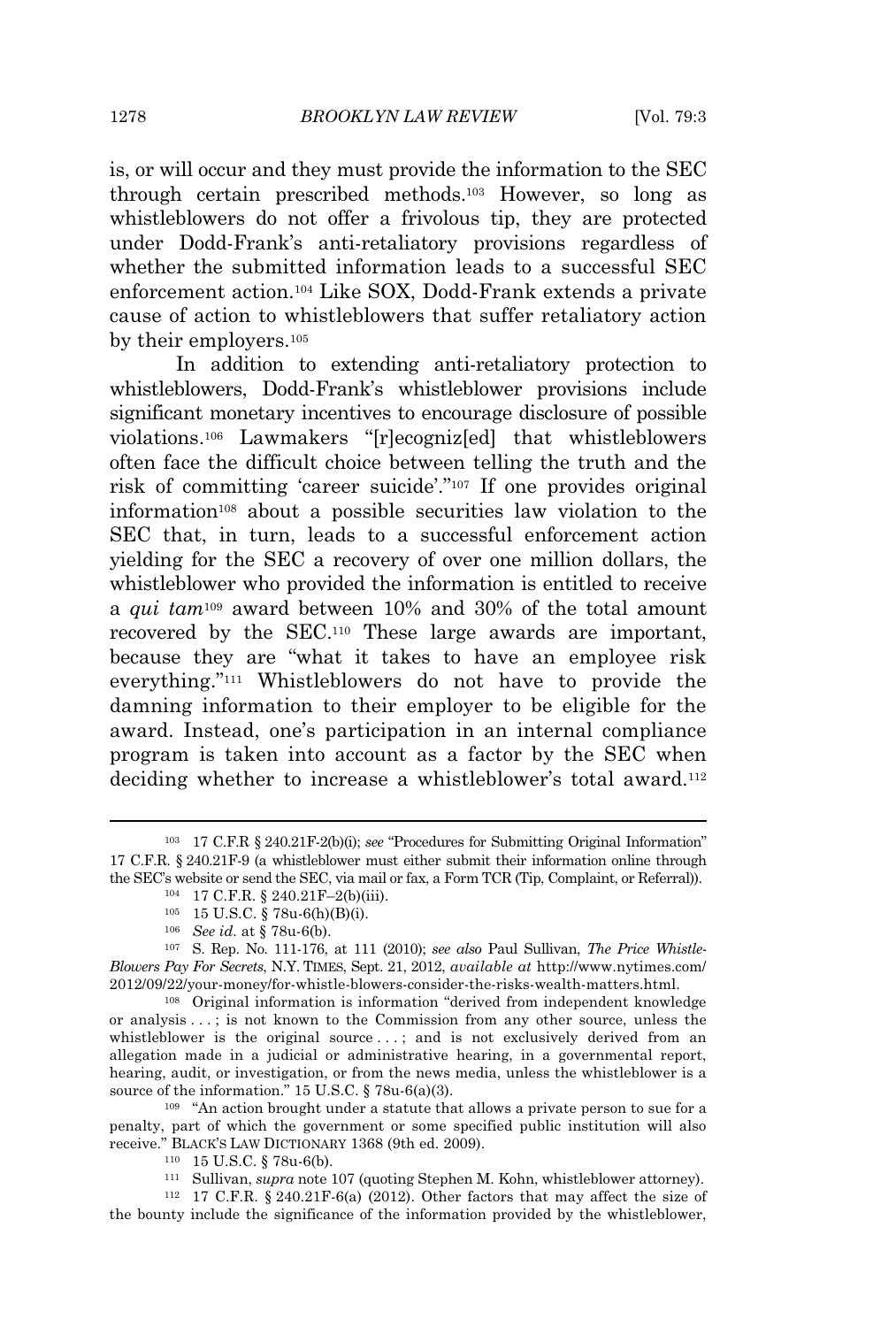To further incentivize whistleblower participation in their employer's internal compliance apparatus, the SEC's rules include a "look back provision," which retroactively applies the date the whistleblowers informed their compliance department as the date of the SEC submission.<sup>113</sup>

Whether an employee who internally discloses a potential securities law violation is protected under federal law depends on the nature of the company for whom the employee works. In this context, an employee of a privately owned hedge fund like Sullivan is left without any federally prescribed recourse.

# III. CONFLUENCE OF FEDERAL AND STATE POLICY HELP NEITHER EMPLOYEES NOR EMPLOYERS

## *A. Policy Juxtaposition—New York and Dodd-Frank*

The intersection of New York law and Dodd-Frank's whistleblowing provisions leave those who work for New Yorkbased private investment advisers with few options to safely disclose a possible securities law violation.<sup>114</sup> To receive federal protection, one must first statutorily qualify. In the case of SOX, one must be an employee of a publicly traded company.<sup>115</sup> Under Dodd-Frank, employees of a private investment adviser must externally disclose an impropriety to the SEC to avail themselves of the law's anti-retaliatory protection.<sup>116</sup>

Further, neither New York's whistleblower statute nor its at-will employment doctrine protect employees who make disclosures regarding possible securities law violations from retaliatory conduct.<sup>117</sup> As noted above, New York's courts typically

the level of assistance the whistleblower provided to the SEC, and whether the SEC seeks to deter similar firm behavior in the future. *Id.*

<sup>113</sup> Implementation of the Whistleblower Provisions, *supra* note 17, at 89-90 ("[A] whistleblower who first reports to an entity's internal whistleblower, legal, or compliance procedures for reporting allegations of possible violations of law and within 120 days reports to the Commission could be an eligible whistleblower whose submission is measured as if it had been made at the earlier internal reporting date.").

<sup>114</sup> *See supra* Part I.A-B.

<sup>115</sup> *See* 18 U.S.C. § 1514A (2012). SOX's whistleblower covers employees of publicly traded companies, its contractors, subcontractors and "any subsidiary or affiliate whose financial information is included in [the company's] consolidated financial statements." *Id.*

<sup>116</sup> *See* Egan v. TradingScreen, Inc., 10 CIV. 8202 LBS, 2011 WL 1672066, at \*7 (S.D.N.Y. May 4, 2011). ("[Unless the statutory exceptions apply,] the antiretaliation whistleblower protection provisions of the Dodd-Frank Act require Plaintiff to show that he . . . provided information to the SEC . . . ."); *see also Whistleblower Incentives*, *supra* note 88, at 1834.

<sup>117</sup> *See supra* Part I.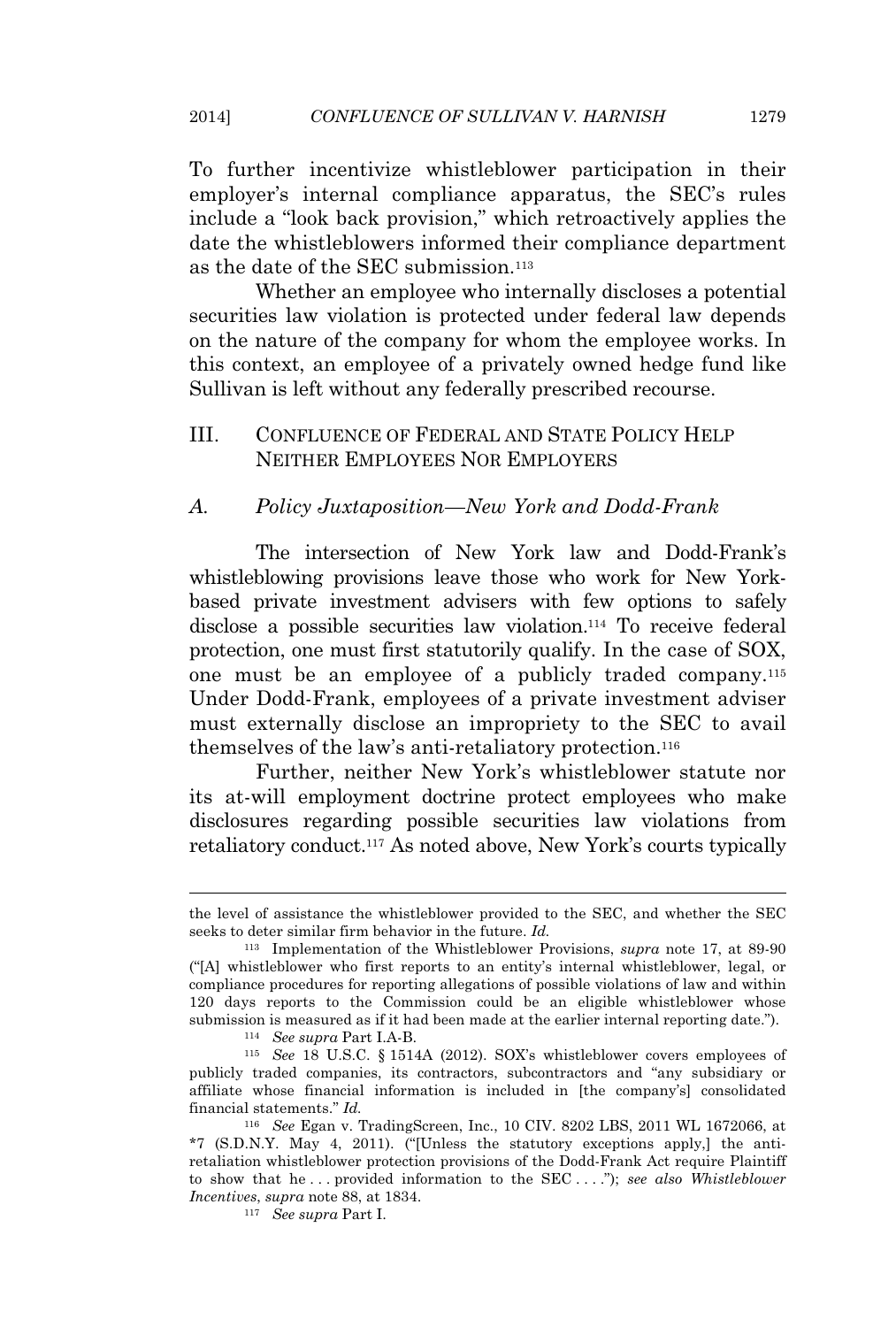analyze at-will employment disputes under a contractual framework. Unless the employer has borne an express obligation to refrain from arbitrarily terminating an employee<sup>118</sup> or, and in only very narrow circumstances, there exists some type of implied obligation of self-regulation,<sup>119</sup> "an employer's right at any time to terminate an employment at will remains unimpaired." <sup>120</sup> New York's whistleblower statute, too, provides little comfort to those who detect, and seek to internally disclose, a securities law violation. Courts sustain actions brought under New York's whistleblower statute only in a context of protecting the public from tangible dangers, such as health and safety emergencies.<sup>121</sup> Even though financial scandals will continue to threaten the economic health of New Yorkers, New York's whistleblower statute does not apply to protect those that disclose financial or securities-related infractions.<sup>122</sup>

Without any state protections, New York employees like Sullivan—those who work for a private company in the financial services industry—must look to federal law for protection. "Dodd-Frank has created a two-tiered structure of protections where potential whistleblowers receive different sets of protections depending on whether they chose to report internally or externally." <sup>123</sup> Employees of publicly traded companies—those subject to SOX—who disclose possible securities law violations receive anti-retaliatory protection regardless of whether the recipient of the disclosure is the whistleblower's boss or the SEC.<sup>124</sup> Employees of private companies that are not subject to SOX, such as Peconic, however "receive no protection if they report internally." 125

<sup>119</sup> Wieder v. Skala, 609 N.E.2d 105 (N.Y. 1992).

<sup>125</sup> *Id.*

<sup>118</sup> *See, e.g.*, Weiner v. McGraw Hill, Inc., 443 N.E.2d 441, 442 (N.Y. 1982).

<sup>120</sup> Sullivan v. Harnisch, 969 N.E.2d 758, 760 (N.Y. 2012) (citations omitted).

<sup>121</sup> *See, e.g.*, Clarke v. TRW, Inc., 921 F. Supp. 927, 931, 935 (N.D.N.Y. 1996) (noting, among other things, that a defective electrical relay that could affect car's brakes or fuel pump constituted "a specific and substantial risk to the health and safety of the public"); Liu, *supra* note 66, at 71.

<sup>122</sup> *See, e.g.*, Remba v. Fed'n Emp't & Guidance Serv., 559 N.E.2d 655, 655 (N.Y. 1990) ("Fraudulent billing—is not the type of violation which creates a substantial and specific danger to the public health or safety."); *see also* Susman v. Commerzbank Capital Markets Corp., 945 N.Y.S.2d 5, 7 (N.Y. App. Div. 2012), *leave to appeal denied* 975 N.E.2d 914 (N.Y. 2012) (federally prohibited financial activities are not covered under New York's whistleblower umbrella); Leibowitz v. Bank Leumi Trust Co. of New York, 548 N.Y.S.2d 513, 520 (N.Y. App. Div. 1989) (holding that purported violations of N. Y. banking laws does not constitute the type of harm New York's whistleblower statute is intended to prevent).

<sup>123</sup> *Whistleblower Incentives*, *supra* note 88, at 1834.

<sup>124</sup> *Id.*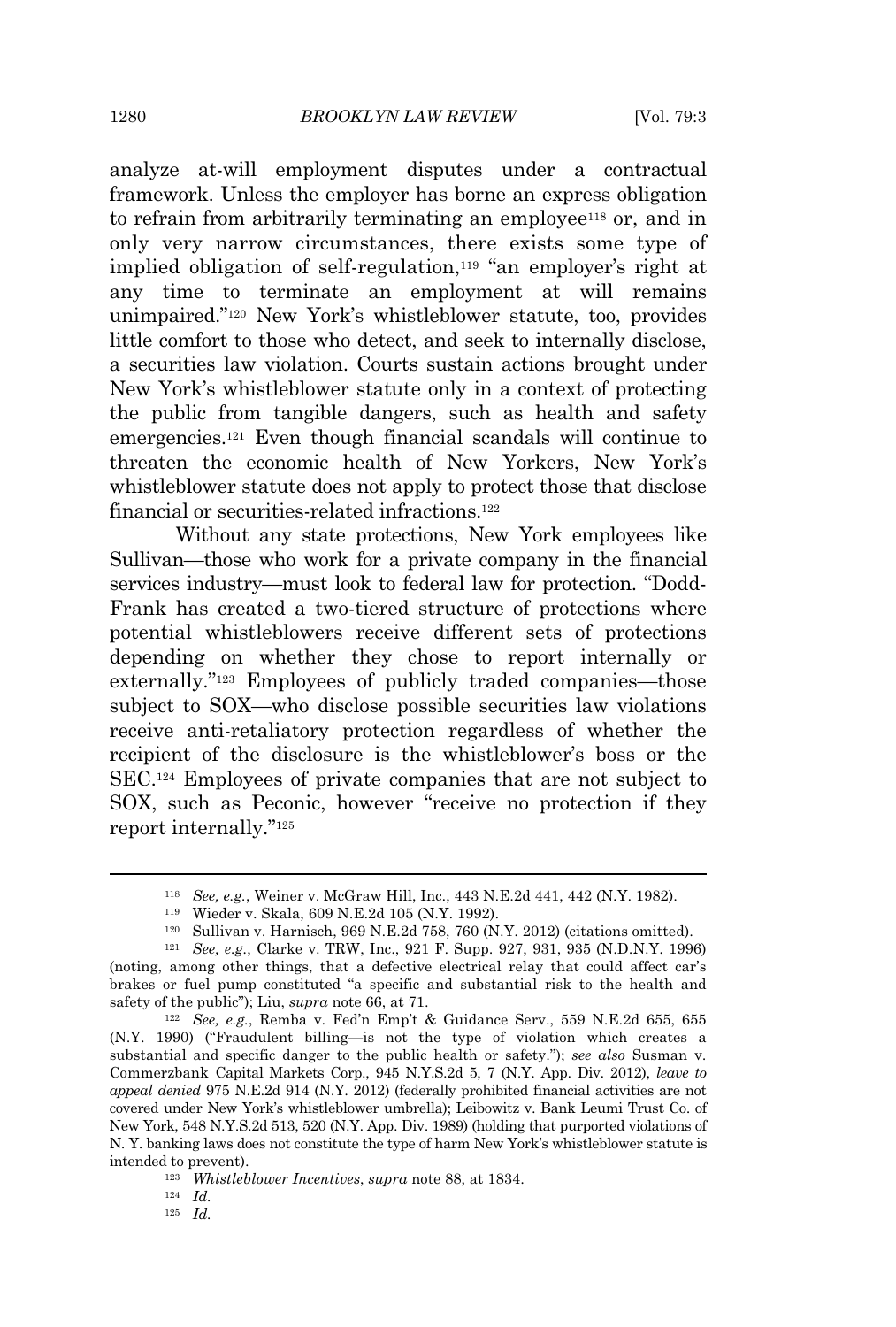#### 2014] *CONFLUENCE OF SULLIVAN V. HARNISH* 1281

# *B. Confluence of State and Federal Policies May Not Align with Whistleblower Motives*

Internal disclosure should be promoted and protected. Not only is internal disclosure arguably easier for an employee, it is often the first course of action for those that detect that something may be wrong. The confluence of federal and state policies—the "all roads point to the SEC" framework—may not align with the best interests and motivations of most whistleblowers. Although a significant number of whistleblowers state that they incurred retaliatory actions by their employer, including termination in many instances,<sup>126</sup> the majority of whistleblowers who ultimately pursue *qui tam* bounties, such as the one offered under Dodd-Frank, first reported the matter internally to their employer.<sup>127</sup> These employees generally do not rely on employer hotlines, where confidentiality is preserved, but instead report a problem to their supervisor.<sup>128</sup> In fact, one study suggests that only one in six employees who first reported a matter internally decided to later disclose the potential violation to regulators.<sup>129</sup> The same study suggests that only three percent of whistleblowers pursue external disclosure as a first course of action.<sup>130</sup>

This reluctance to publicly "blow the whistle" may be understandable as public disclosure can carry with it a heavy financial and emotional cost.<sup>131</sup> Even after the passage of SOX, approximately 40% of employees in one survey stated that they remained silent upon detecting a problem, opting not to share the matter with anyone in their firm.<sup>132</sup> This behavior may

<sup>126</sup> Frank J. Cavico, *Private Sector Whistleblowing and the Employment-at-Will Doctrine: A Comparative Legal, Ethical, and Pragmatic Analysis*, 45 S. TEX. L. REV. 543, 545-46 (2004) (citing a report by the National Whistleblower's Center).

<sup>127</sup> Stephen Martin Kohn, Amended Remarks, *The Impact of Qui Tam Whistleblower Rewards On Internal Compliance*, 41 *in* Michael D. Greenberg, FOR WHOM THE WHISTLE BLOWS: ADVANCING CORPORATE COMPLIANCE AND INTEGRITY EFFORTS IN THE ERA OF DODD-FRANK (RAND, 2011). Kohn, Executive Director of the National Whistleblower Center, noted that "[i]n cases under the False Claims Act . . . [e]mpirical data show that approximately 90 percent of employees who filed a *qui tam* case initially reported their concerns internally." *Id.*

<sup>&</sup>lt;sup>128</sup> *Id.* at 42. Kohn, Executive Director of the National Whistleblower Center, cites a report from the Ethics Resource Center. *Id. See Blowing the Whistle on Workplace Misconduct*, ETHICS RESOURCE CENTER (Dec. 2010), http://www.ethics.org/ files/u5/WhistleblowerWP.pdf.

<sup>129</sup> ETHICS RESOURCE CENTER, INSIDE THE MIND OF A WHISTLEBLOWER; A SUPPLEMENTAL REPORT OF THE 2011 NATIONAL BUSINESS ETHICS SURVEY 8 (2012), http://www.ethics.org/nbes/files/reportingFinal.pdf

<sup>130</sup> *Id.* at 19.

<sup>131</sup> Sullivan, *supra* note 107 (collecting opinions of prominent whistleblower attorneys).

<sup>132</sup> Kohn, *supra* note 127, at 42.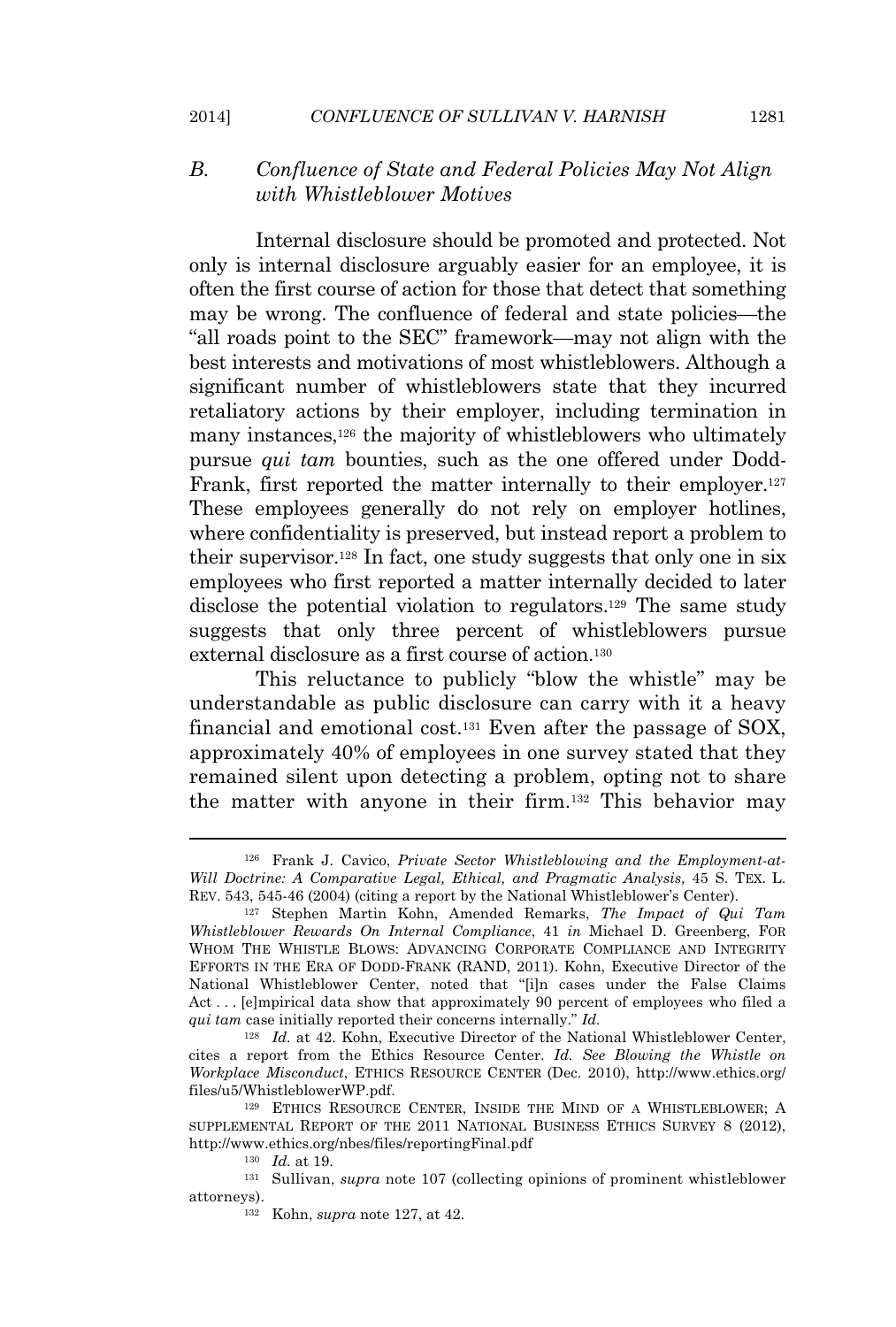make sense as a different study questioning financial service professionals indicated that only 35% of respondents believed that their firm would not take retaliatory action.<sup>133</sup> Additionally, the reward one may eventually receive through a bounty program and a successful lawsuit may not fully compensate the whistleblower.<sup>134</sup> In addition to lost wages from being fired, whistleblowers will become pariahs in their field and will likely struggle to find similar work.<sup>135</sup>

Although Joseph Sullivan limited disclosure to Peconic's CEO,<sup>136</sup> his rationale for doing so may not be representative of the would-be whistleblower. At the time of the alleged trading improprieties, Sullivan and Harnisch were embroiled in an ownership dispute regarding a partnership agreement that "would have eliminated Sullivan's ownership interest" in Peconic.<sup>137</sup> Harnisch fired Sullivan the same day Sullivan's attorney contacted Peconic to discuss the agreement.<sup>138</sup> Although this context may have colored the court's impression of Sullivan's claim, the fact remains that an employee of a private investment adviser that limits disclosure to an internal audience is not protected against employer retaliation.

# *C. Confluence of State and Federal Polices May Not Align with Employers' Interests*

In addition to failing to protect the natural behavior of the common employee, neither federal nor state whistleblower policies adequately align with employers' interests. While Peconic may have won the litigation battle in *Sullivan v. Harnisch*, the ruling may cause private investment advisers in New York to lose ground in the compliance war. Many commentators and practitioners of the corporate bar bemoaned the SEC's final whistleblower rules as creating a system that overly incentivizes whistleblowers to make external disclosure and, at the same time, one that undermines a firm's ability to self-police.<sup>139</sup> Although these points of concern arose

<sup>133</sup> LABATON SUCHAROW, WALL STREET FLEET STREET MAIN STREET: CORPORATE INTEGRITY AT A CROSSROADS; US & UK FINANCIAL SERVICES INDUSTRY SURVEY 6 (2012), *available at* http://www.labaton.com/en/about/press/upload/US-UK-Financial-Services-Industry-Survey-July-2012-Report.pdf.

<sup>134</sup> Sullivan, *supra* note 107.

<sup>135</sup> *Id.*

<sup>136</sup> Sullivan v. Harnisch, 969 N.E.2d 758, 761 (N.Y. 2012).

<sup>137</sup> *Id.* at 759.

<sup>138</sup> *Id.*

<sup>139</sup> *See, e.g.*, Letter from Cleary Gottlieb Stein to Sec. & Exch. Comm'n, Re Proposed Rules For Implementing the Whistleblower Provisions of Section 21F of the Securities Exchange Act of 1934—File No. S7-33-10 (Dec. 17, 2010), *available at*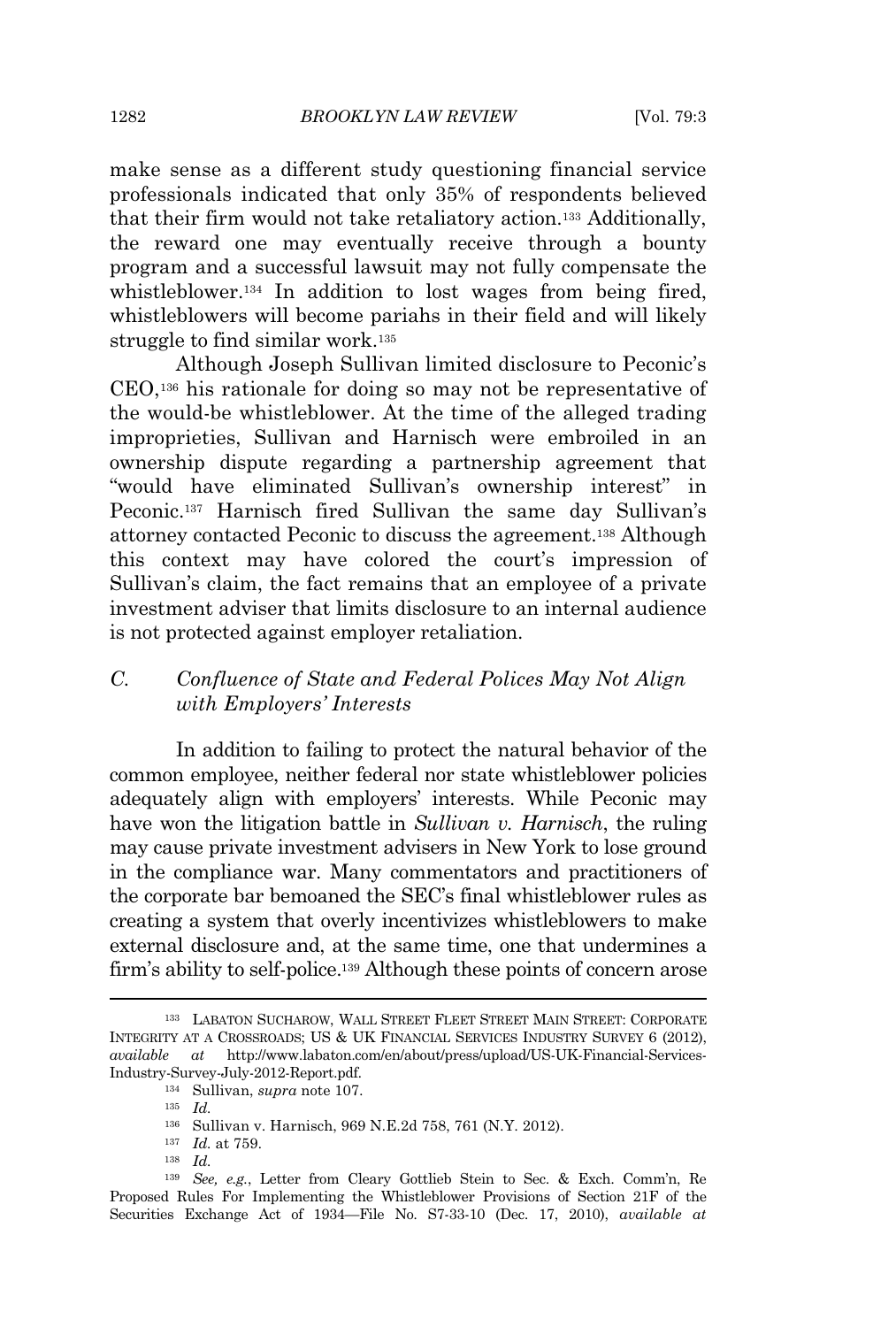in a national debate concerning the implementation of federal legislation, they remain equally potent—and perhaps the predicted effects by these commentators become compounded—when assessed under a local, New York-based lens.

With the release of the final rules implementing Dodd-Frank's whistleblower provisions, the SEC believes that it "charted a Solomonic middle ground in an attempt to prevent harming companies' internal compliance programs while also not putting up too many obstacles for whistleblowers to overcome." 140 While noting the value of internal compliance programs, the SEC also observed that, at times, these programs "cannot serve as adequate substitutes for our obligation to identify and remedy violations of the federal securities laws." <sup>141</sup> The whistleblower program, according to the SEC, the whistleblower program "encourages the whistleblower to report allegations internally, yet ultimately and appropriately leaves that decision to the whistleblower." 142

Companies, as can be imagined, disagree with the SEC's final rules. Many fear that the bounty program, which grants an award to the whistleblower of up to 30% of any SEC recovery exceeding one million dollars,<sup>143</sup> will inhibit "well-meaning, compliant" firms from investigating and rectifying compliance issues internally.<sup>144</sup> "The ability to bypass pre-existing internal procedures for reporting wrongdoing also may limit the role of internal investigations in future enforcement actions by inhibiting companies from conducting such investigations before the government becomes involved." <sup>145</sup> Others believe that internal disclosure should not be a factor that augments an award but, rather, should be "a prerequisite to recovery by an employeewhistleblower." <sup>146</sup> Without setting internal disclosure as a precondition to recovery, companies fear that the "bounty

<sup>144</sup> Letter from James Moore, *supra* note 139.

http://www.sec.gov/comments/s7-33-10/s73310-148.pdf; Letter from James Moore, Exec. Vice President, Gen. Counsel and Corporate Compliance Officer, Huntsman Corp., to Sec. & Exch. Comm'n, (Dec. 16, 2010), *available at* http://www.sec.gov/comments/df-titleix/whistleblower/whistleblower-74.pdf.

<sup>140</sup> Michael E. Clark, *The Dodd-Frank Act's Bounty Hunter Provisions*, 44 No. 3 REV. SEC. & COMMODITIES REG. 31, 38 (2011), *available at* http://documents.jdsupra.com/ e557167e-8ac7-417b-b7d9-e1119ef8df43.pdf.

<sup>141</sup> Implementation of the Whistleblower Provisions, *supra* note 17, at 237.

<sup>142</sup> *Id.*

<sup>143</sup> *See* 15 U.S.C. § 78u-6(a)-(b) (2012).

<sup>145</sup> Michael Delikat and Renée Phillips, *Internal Investigations After Dodd-Frank*, *in* CORPORATE WHISTLEBLOWING IN THE SARBANES-OXLEY/DODD-FRANK ERA § 11:2.1 (Practising Law Institute 2013).

<sup>146</sup> Letter from Cleary Gottlieb Stein, *supra* note 139.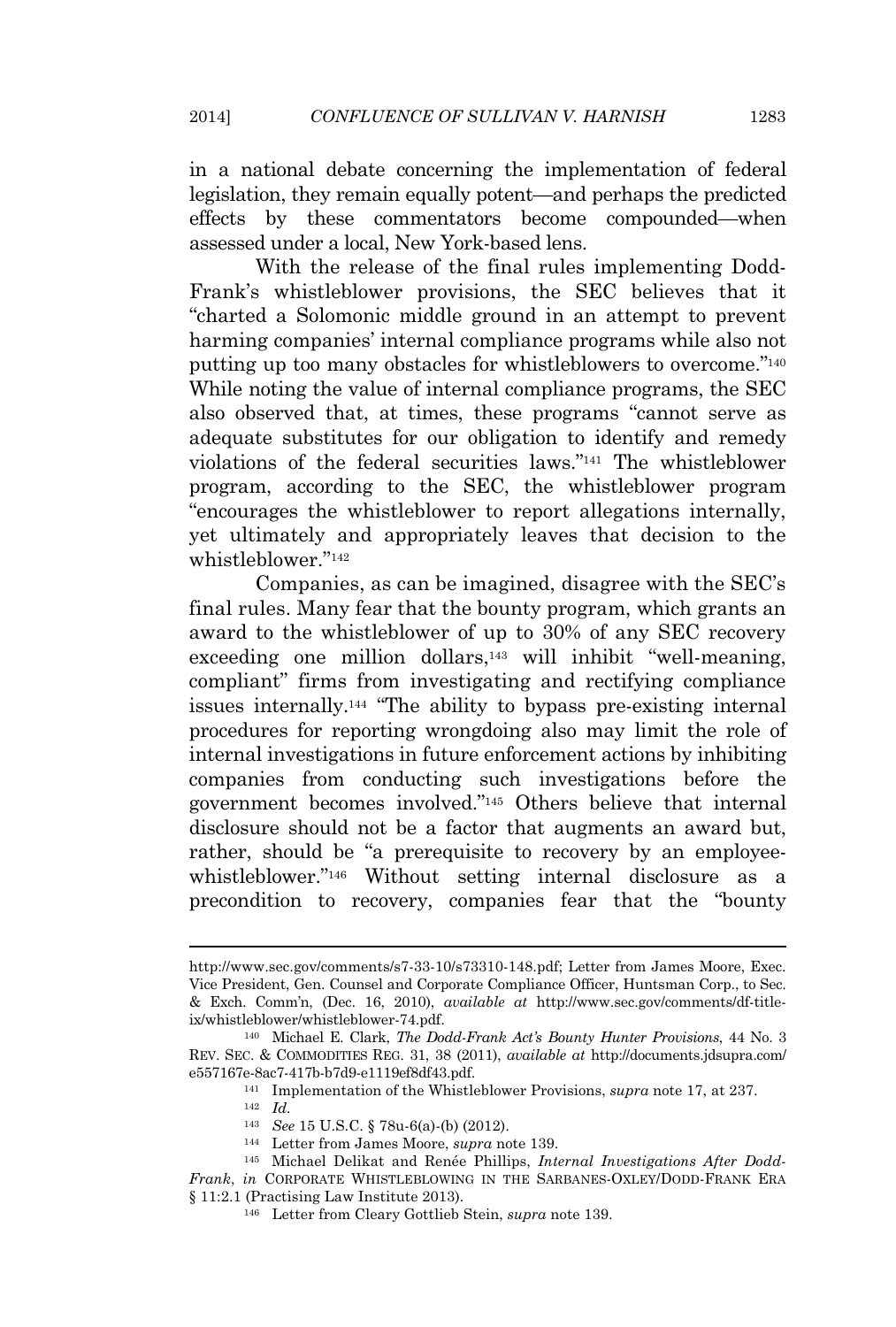program will . . . drive companies to view all compliance matters equally—as matters of potentially severe consequence, given the increased risk of regulatory intervention." <sup>147</sup> Not only will this lead to an inefficient allocation of compliance resources, as companies would have to probe a potentially catastrophic matter with the same vigor as a frivolous issue, it may also compel companies to self-report to the SEC all matters to avoid its employees from whistleblowing, thereby flooding the SEC with problems and unnecessarily tarnishing the reputation of firms.<sup>148</sup>

Although the current Dodd-Frank whistleblowing paradigm encourages external whistleblowing, the lack of state protection for internal disclosure demands external disclosure from employees of New York private investment advisers. The problem is not that Dodd-Frank over-incentivizes would-be whistleblowers, as some commentators have suggested,<sup>149</sup> but rather that, at least in New York, public disclosure is the only way in which an employee of this firm type can guarantee legal protection against retaliatory action. This confluence of state and federal policies places undue pressure on employees who seek to report a potential violation and deprives employers of a meaningful opportunity to self-police securities compliance.

# IV. REMEDIES

Under the current paradigm created by the confluence of Dodd-Frank and New York's policies, those employed by New York private investment advisers with knowledge of a potential securities law violation are stuck between a rock and a hard place. To preserve their jobs, these employees face the choice of doing nothing, which may cause a problem to fester, or taking the risky path of disclosing a violation to the SEC. Changes to either New York or federal policies are necessary to efficiently balance the interests of employees, employers, and society. Fortunately, there are several possible remedies available to companies, policy makers, and the courts. The menu of available cures is divided into two parts. First, there are private remedies; steps that firms can take to induce and promote internal disclosure. Second, there are public remedies; measures policymakers and the courts can pursue to extend legal

<sup>147</sup> *Id.*

<sup>148</sup> *Id.*

<sup>149</sup> Jenny Lee, Note, *Corporate Corruption & The New Gold Mine; How the Dodd-Frank Act Overincentivizes Whistleblowing*, 77 BROOK. L. REV. 303, 339 (2011).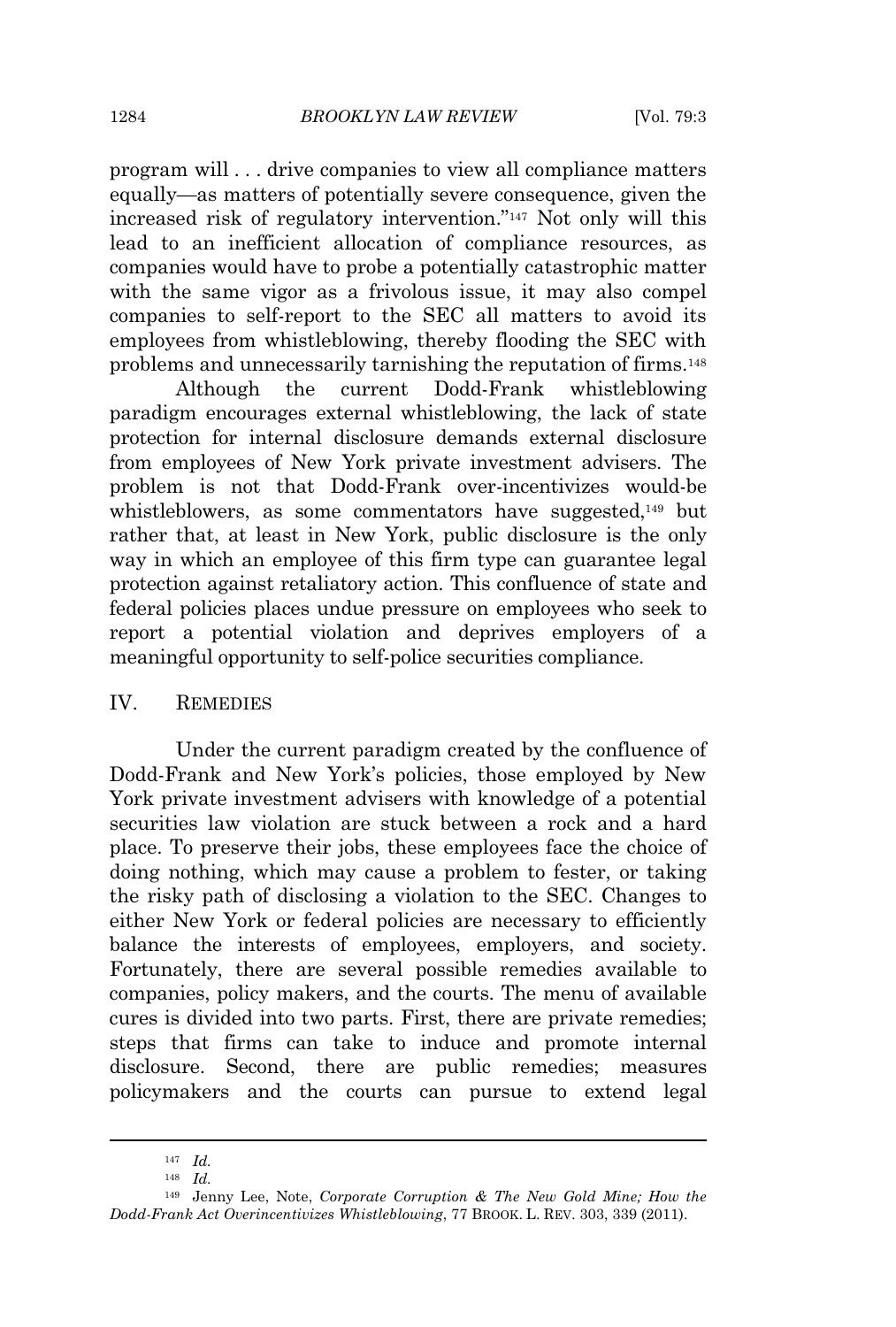protections to those who, but for the fear of retaliatory action, seek to internally disclose possible securities law violations.

# *A. Private Remedy: Establishing Strong Compliance Policies*

In light of Dodd-Frank's significant incentives to externally disclose possible securities law violations, many commentators and practitioners recommend that firms establish strong compliance programs that provide employees with "a visibly safe pathway" for internal disclosures.<sup>150</sup> "The occurrence of external whistleblowing . . . usually indicates not only the failure in a firm's commitment to morality but also a breakdown in its ethical structure and communication channels." 151 Practitioners recommend that firms either establish written policies that proscribe retaliatory action or provide employees with a means to confidentially relay information regarding a possible problem, and, in doing so, create a disclosure infrastructure that makes it impossible for an employer to take retaliatory action.<sup>152</sup>

The adoption of internal policies that facilitate confidential internal disclosure and or proscribe retaliatory action is a strong solution. These policies both align with whistleblower behavior and an employer's interest in maintaining strong compliance programs. Although this remedy is attractive, it is not sufficient. Widespread implementation of corporate policies that protect internal disclosure cannot be guaranteed. The adoption of internal policies, by its very definition, is firm dependent. Society's interest in compliant investment advisers may be better served by the promulgation of a uniform floor of legal protection upon which employees can stand, and not through ad-hoc policies that likely vary among different firms.

<sup>150</sup> Michael D. Greenberg, *Corporate Integrity in the Wake of Dodd-Frank: How Do We Fortify Internal Compliance, Reporting, and Culture? in* FOR WHOM THE WHISTLE BLOWS: ADVANCING CORPORATE COMPLIANCE AND INTEGRITY EFFORTS IN THE ERA OF DODD-FRANK 23 (RAND, 2011) [hereinafter *Corporate Integrity*].

<sup>151</sup> Cavico, *supra* note 126, at 623.

<sup>152</sup> *See Corporate Integrity*, *supra* note 150, at 23–24.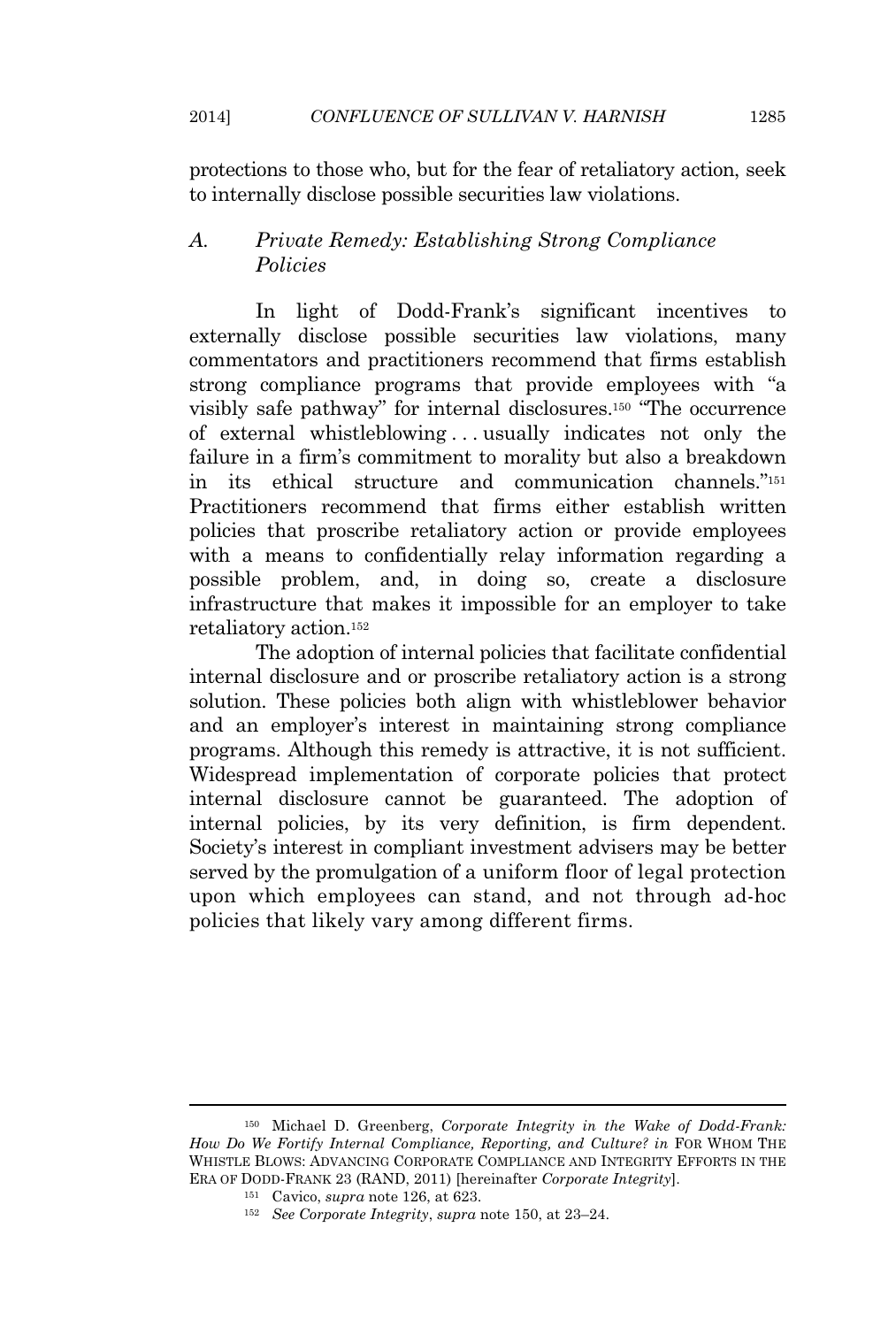# *B. Public Remedies*

#### 1. Update Dodd-Frank

Perhaps the clearest cut remedy to protect internal disclosure is to amend Dodd-Frank. Indeed, as some commentators have noted, the inconsistency between SOX and Dodd-Frank regarding anti-retaliatory protections for those who internally disclose may be unintentional.<sup>153</sup> This theory, however, is likely misplaced, as the SEC definitively stated: "[T]he retaliation protections for internal reporting afforded by [15 U.S.C. § 78u- $6(h)(1)(A)(iii)$ ] do not broadly apply to employees of entities other than public companies." <sup>154</sup> The SEC has further signaled its intent that disclosure should be publicly made, noting, "[I]nternal compliance programs are not substitutes for rigorous law enforcement." 155

Courts, too, have recognized the bifurcation in antiretaliatory protection. Recent judicial interpretations of this area of Dodd-Frank indicate that courts will not interpret the new law so that anti-retaliation protection extends to employees of private companies who pursue internal disclosure.<sup>156</sup> In the first case to review Dodd-Frank's SEC whistleblower provisions,<sup>157</sup> the court compared the SEC's whistleblower program and scope with a different whistleblower program promulgated by Dodd-Frank for the Bureau of Consumer Financial Protection (CFPB).<sup>158</sup> The court noted that the CFPB's anti-retaliation provisions<sup>159</sup> were

- <sup>157</sup> *Egan*, 2011 WL 1672066, at \*4.
- <sup>158</sup> 12 U.S.C. § 5567(a)(1) (2012).

<sup>153</sup> *See, e.g.*, Hesch, *supra* note 89, at 105–06.

<sup>154</sup> Implementation of the Whistleblower Provisions, *supra* note 17, at 18.

<sup>155</sup> *Id.* at 97.

<sup>156</sup> *See* Egan v. TradingScreen, Inc., No. 10 Civ. 8202, 2011 WL 1672066, at \*5 (S.D.N.Y. May 4, 2011) ("The contradictory provisions of the Dodd-Frank Act are best harmonized by reading 15 U.S.C. § 78u-6(h)(1)(A)(iii)'s protection of certain whistleblower disclosures not requiring reporting to the SEC as a narrow exception to 15 U.S.C. § 78u-6(a)(6)'s definition of a whistleblower as one who reports to the SEC."). In other words, unless an employee makes an internal disclosure protected or required by SOX, the Securities Exchange Act, or "any other law, rule or regulation subject to the jurisdiction of the Commission," 15 U.S.C. § 78u-6(h)(1)(A)(iii), one must also externally disclose the possible securities law violation in order to receive protection from employer retaliation. *Accord* Kramer v. Trans-Lux Corp., No. 3:11-cv-01424, 2012 WL 4444820 (D. Conn. Sept. 25, 2012) (denying a motion to dismiss after finding that an employee covered under 15 U.S.C. § 78u-6(h)(1)(A)(iii) who wrote a letter to the SEC did not have to make a disclosure to the SEC for anti-retaliation protection and did not need to adhere to the SEC procedures for submitting information)*.*

<sup>159</sup> The CFPB's anti-relation provisions extend protection to those who disclose possible violations under the agency's jurisdiction "to the employer, the Bureau, or any other State, local, or Federal, government authority or law enforcement agency." 12 U.S.C. § 5567(a)(1); *see also* Egan, 2011 WL 1672066, at \*4.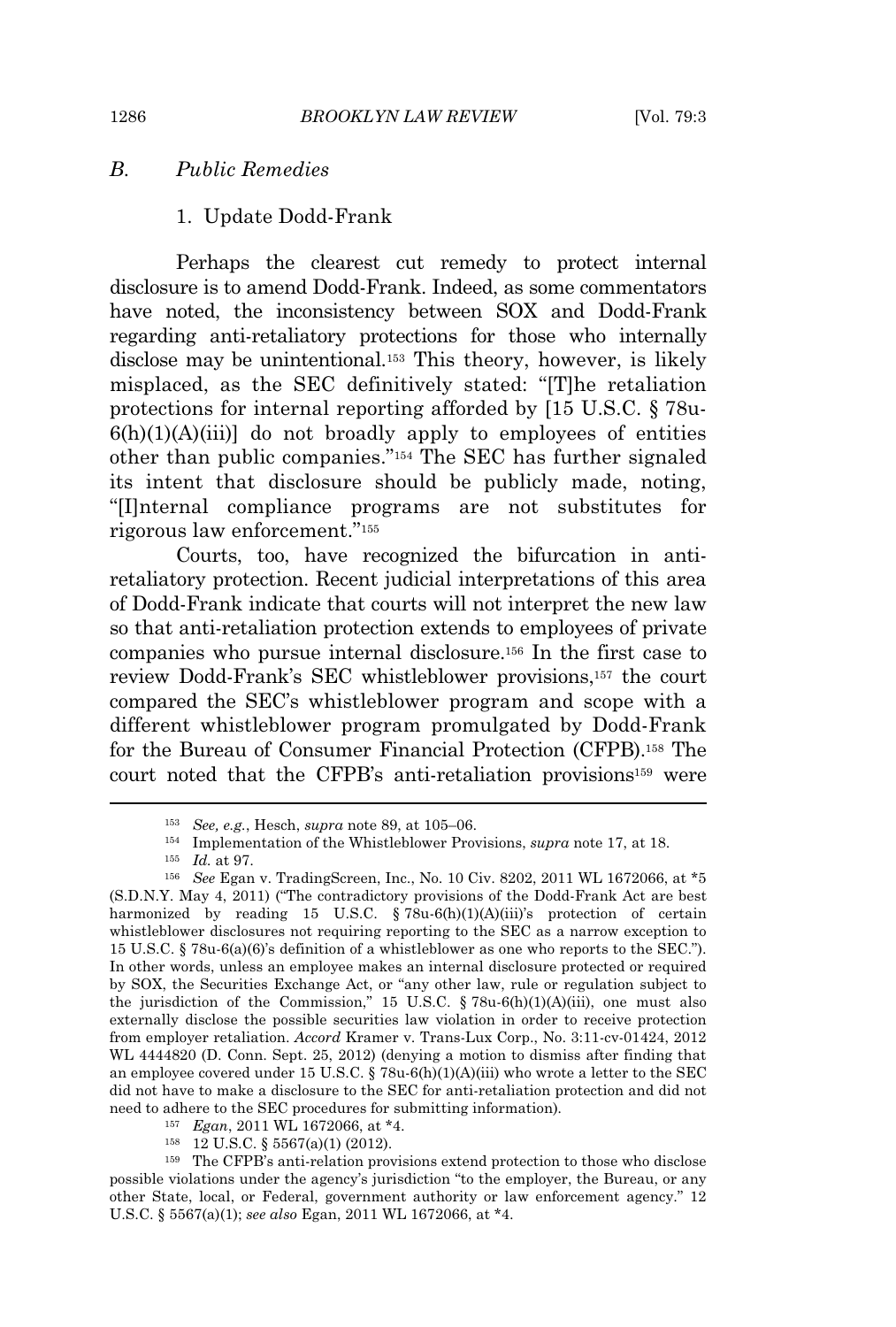broader than the SEC's whistleblower provisions, "indicat[ing] that Congress intended to encourage whistleblowers reporting [securities] violations to report to the SEC."<sup>160</sup>

One commentator has argued that amending Dodd-Frank to incorporate SOX's anti-retaliation protection for internal disclosure within private firms "could certainly be one of the most important [amendments aimed toward] fulfilling the investor protection mission of Dodd-Frank and of the SEC in general." <sup>161</sup> In fact, one proposed amendment to the SEC's whistleblower program has already been introduced before Congress.<sup>162</sup> New York Representative Michael Grimm introduced the Whistleblower Improvement Act of 2011.<sup>163</sup> Under this proposed legislation, whistleblowers must first disclose a possible violation to their employer in order to maintain eligibility for an award under Dodd-Frank's bounty program.<sup>164</sup> Grimm's bill includes an exception to this default rule and allows for recovery of an award without internal disclosure when "the whistleblower alleges and the Commission determines that the employer lacks either a policy prohibiting retaliation for reporting potential misconduct or an internal reporting system allowing for anonymous reporting." 165

This legislation has its sights fixed on Dodd-Frank's bounty program.<sup>166</sup> The proposed bill, however, does not adequately address the current disconnect among Dodd-Frank's and SOX's anti-retaliatory protections. In effect, this proposal is an unfair exchange as employers benefit at the expense of their employees. The bill's internal disclosure requirement addresses firm's concerns about the strength of their compliance programs but the bill does not provide something of equal value, like protection against retaliation, to employees.<sup>167</sup>

<sup>166</sup> *See id.* at § 2(b)(1–2) (eliminating a minimum award amount and amending Dodd-Frank's language such that the maximum award is capped but the minimum amount is left to the SEC's discretion); *see also* Dana Liebelson, *New Bill to Weaken Protections, Incentives for Whistleblowers Sneaks Through Committee*, TRUTH-OUT.ORG (Feb. 16, 2012), http://truth-out.org/news/item/6721:new-bill-to-weaken-protections-incentives-forwhistleblowers-sneaks-through-committee.

<sup>167</sup> *See* Whistleblower Improvement Act of 2011, H.R 2483, 112th Cong. § 2. The proposed legislation allows for external disclosure as a first course of action where the employer does not have a policy proscribing retaliation but the proposed legislation does not proscribe employer retaliation for internal disclosure. *Id.*

<sup>160</sup> *Egan*, 2011 WL 1672066, at \*4.

<sup>161</sup> *Whistleblower Incentives*, *supra* note 88, at 1836 (internal quotation marks omitted).

<sup>162</sup> *See* Whistleblower Improvement Act of 2011, H.R 2483, 112th Cong. (2011), *available at* http://www.gpo.gov/fdsys/pkg/BILLS-112hr2483ih/pdf/BILLS-112hr2483ih.pdf.

<sup>163</sup> *Id.*

<sup>&</sup>lt;sup>164</sup> *Id.* at § 2(a)(2)(A).

<sup>165</sup> *Id.* at § 2(a)(2)(D).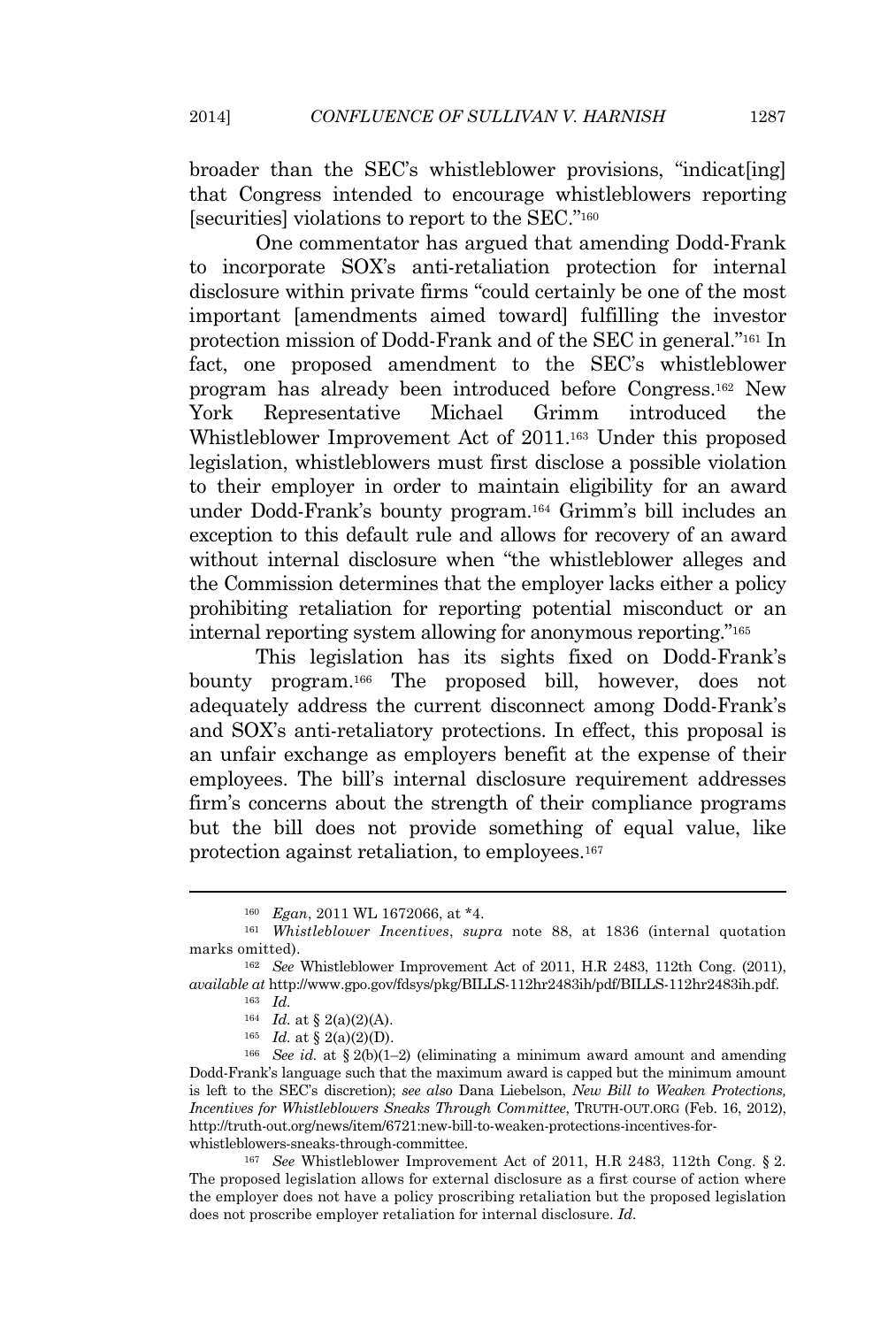# 2. Adapt New York Common Law

New York does not recognize a common law tort claim for wrongful discharge,<sup>168</sup> or a public policy exception to the atwill employment doctrine.<sup>169</sup> Where an employee is at-will, "absent a constitutionally impermissible purpose, a statutory proscription, or an express limitation in the individual contract of employment, an employer's right at any time to terminate an employment at will remains unimpaired."<sup>170</sup> New York courts, however, should recognize the effect the juxtaposition of its at-will employment doctrine and Dodd-Frank's whistleblower provisions have on employees and their respective employer's compliance program. Further, crafty plaintiffs should recognize that the current jurisprudence of New York's at-will employment doctrine, when juxtaposed with the new requirements that Dodd-Frank imposes upon private investment advisers, might afford a means of obtaining protection from retaliatory termination.

As noted above, New York has carved one exception to its strict at-will employment doctrine when it recognized a claim sounding in breach of contract "based on an implied-in-law obligation" in an action brought by an attorney against his employer law firm.<sup>171</sup> The exception, espoused in *Wieder v. Skala*, is founded, in part, upon the principle that attorneys are a selfregulating industry and are subject to a code of professional responsibility.<sup>172</sup> "Erecting . . . disincentives to compliance with the applicable rules of professional conduct . . . would subvert the central professional purpose of [an attorney's] relationship with the firm—the lawful and ethical practice of law." <sup>173</sup> In his dissent in

<sup>168</sup> DANIEL P. WESTMAN & NANCY M. MODESITT, WHISTLEBLOWING, THE LAW OF RETALIATORY DISCHARGE 357 (2d ed. BNA Books 2004); *see also* Gary Minda, Katie R. Raab, *Time For An Unjust Dismissal Statute In New York*, 54 BROOK. L. REV. 1137, 1139 (1989) (advocating for the adoption of a wrongful termination statute).

<sup>169</sup> *See* Nadjia Limani, Note, *Righting Wrongful Discharge: A Recommendation for the New York Judiciary to Adopt A Public Policy Exception to the Employment-at-Will Doctrine*, 5 CARDOZO PUB. L. POL'<sup>Y</sup> & ETHICS J. 309, 336 (2006) (arguing that New York should adopt a public policy exception modeled on various elements of other states' public policy exemption).

<sup>170</sup> Murphy v. Am. Home Prods. Corp, 448 N.E.2d 86, 91 (N.Y. 1983).

<sup>171</sup> Wieder v. Skala, 609 N.E.2d 105, 110 (N.Y. 1992).

<sup>&</sup>lt;sup>172</sup> *Id.* at 108 ("The particular rule of professional conduct implicated here (DR 1-103[A]), it must be noted, is critical to the unique function of self-regulation belonging to the legal profession."). DR 1-103[A], now codified at N.Y. COMP. CODES R. & REGS. tit. 22, § 1200.0 rule 8.3(a) (2012), states: "A lawyer who knows that another lawyer has committed a violation of the Rules of Professional Conduct that raises a substantial question as to that lawyer's honesty, trustworthiness or fitness as a lawyer shall report such knowledge to a tribunal or other authority empowered to investigate or act upon such violation."

<sup>173</sup> *Wieder*, 609 N.E.2d at 108.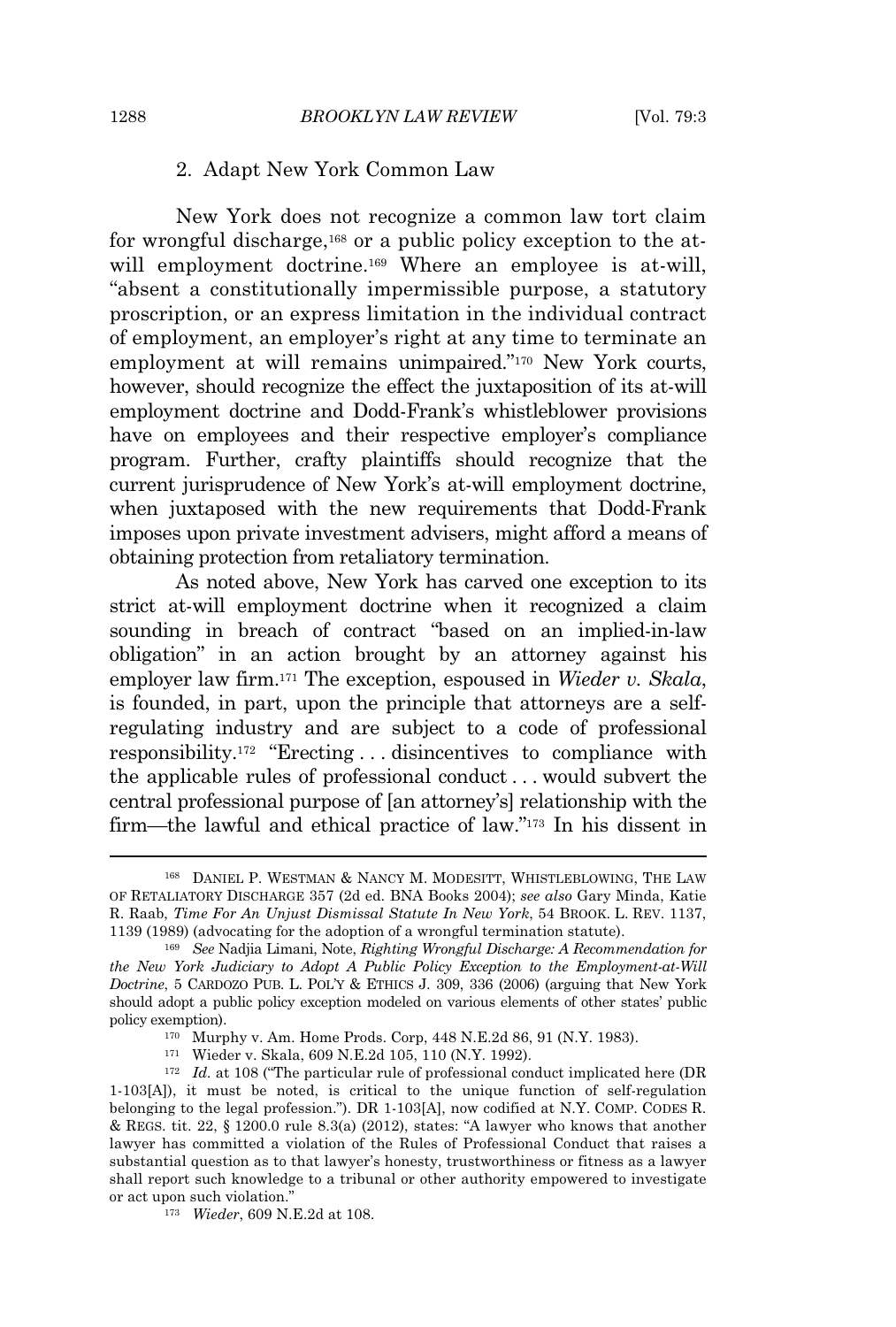*Sullivan v. Harnisch*, Chief Judge Lippman argued that the *Wieder* exception should apply to a hedge fund's chief compliance officer.<sup>174</sup> Just as in *Wieder*, Sullivan was "an employee of a business that was subject to certain legal and ethical obligations to its clients and his reason for being, as a compliance officer, was to ensure that in providing services to those clients, those rules were followed at all times." <sup>175</sup> If applied, the application of Judge Lippman's extension of the *Wieder* exception would cover only those that were employed as compliance personnel for a private investment adviser.<sup>176</sup> And while the implementation of such a policy would be a step in the right direction, it does not go far enough as it leaves all other non-compliance employees without meaningful protection against retaliatory conduct.

There may yet be hope for protecting non-compliance personnel from retaliatory conduct. New York also recognizes an action sounding in breach of express contract in cases involving at-will employees where an employer's handbook or written policies prohibit arbitrary termination.<sup>177</sup> In *Weiner v. McGraw Hill*, the New York Court of Appeals held that a discharged atwill employee had put forward a sufficient breach of contract claim because an express obligation in the company's handbook prevented the employer from terminating him without sufficient cause and "only after all practical steps toward rehabilitation or salvage of the employee have been taken and failed."<sup>178</sup>

If the principles of self-regulation and employee obligation embedded in *Wieder* are combined with the contractual principles of *Weiner*, New York courts may be able to devise a way to extend anti-retaliatory protection for employees of private investment advisers while remaining generally adherent to New York's current at-will employment doctrine. Among other things, Dodd-Frank requires newly registered private investment advisers to create a code of ethics that must have "[p]rovisions requiring [the firm's] supervised persons to comply with applicable Federal securities laws" and "[p]rovisions requiring supervised persons to report any violations of your code of ethics promptly to your chief compliance officer or, provided your chief compliance officer also

<sup>174</sup> Sullivan v. Harnisch, 969 N.E.2d 758, 763–64 (N.Y. 2012) (Lippman, C.J., dissenting).

<sup>175</sup> *Id.* at 764.

<sup>&</sup>lt;sup>176</sup> *Id.* ("[W]here an employee is merely peripherally responsible for informing his or her employer (or others) of violations of certain obligations, that person is unlikely to be covered by the *Wieder* exception. This is not such a case.").

<sup>177</sup> Weiner v. McGraw Hill, Inc., 443 N.E.2d 441 (N.Y. 1982).

<sup>178</sup> *Id.* at 442.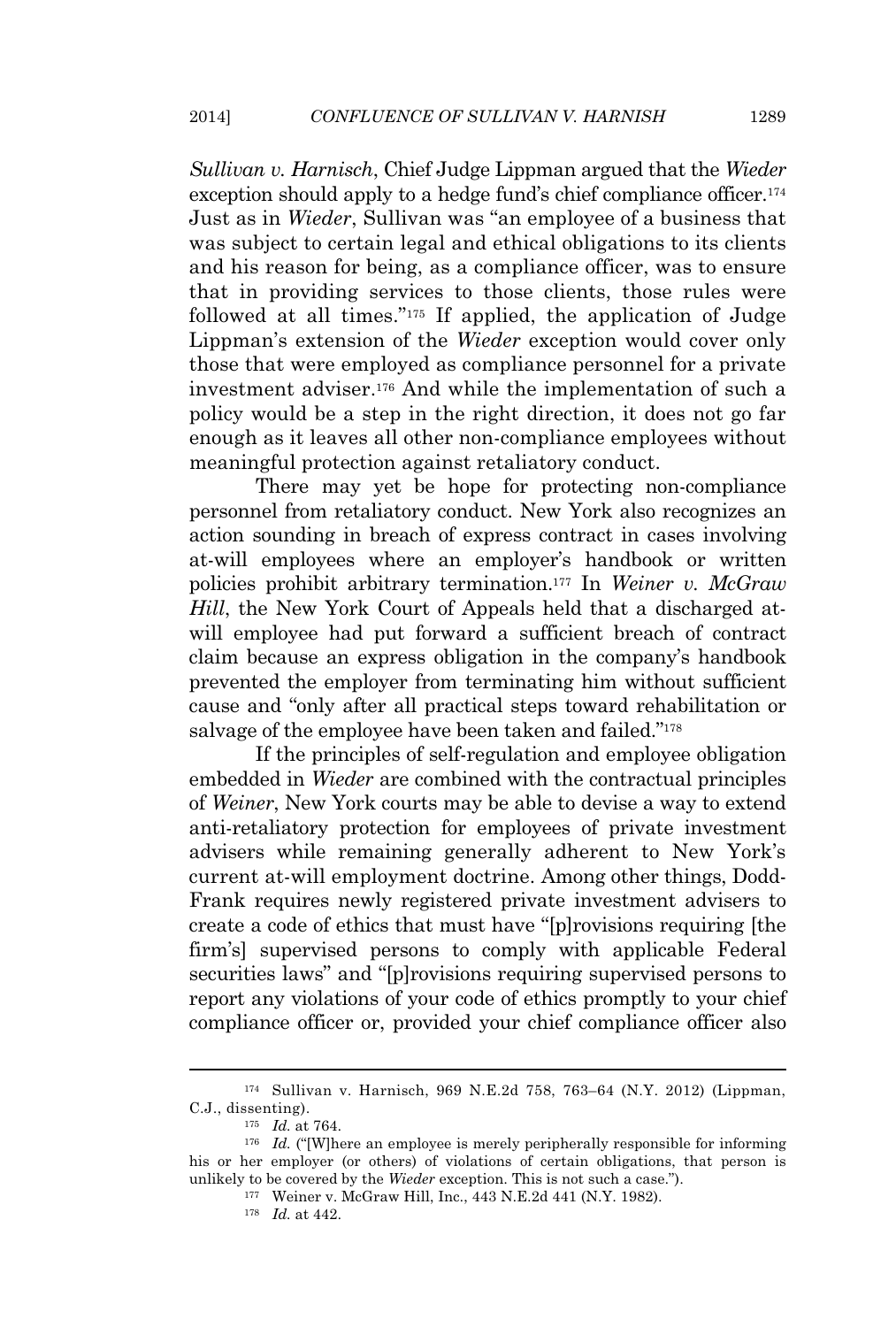receives reports of all violations, to other persons you designate in your code of ethics." <sup>179</sup> In effect, these provisions place a duty on private investment advisers to craft policies that require their employees to internally report possible securities law violations. An employee should be able to point to these provisions and argue that they were obligated, pursuant to an express condition in their code of ethics, to make internal disclosures.

Because, however, the provisions outlining the requirements of a private investment adviser's code of ethics do not require a firm to put in place a policy proscribing retaliation for internal disclosure, the court may not be satisfied that an express obligation exists against which a breach of contract can be established. "As has been observed, courts should not 'infer a contractual limitation on the employer's right to terminate an atwill employment absent an express agreement to that effect which is relied upon by the employee.'" <sup>180</sup> For example, in *Lobosco v. New York Tel. Co./NYNEX* the court dismissed a breach of contract claim raised by a terminated employee where the employer had a code of conduct that both required employees to internally disclose misconduct and provided assurances that retaliatory action would not be taken as a result of disclosure.<sup>181</sup> The same handbook, however, contained an express disclaimer stating that the code of conduct could not be interpreted as a contract.<sup>182</sup>

It is here, critically, where the courts should impute the policy principles of *Wieder*. In *Wieder*, the court placed significant weight on the idea that attorneys are subject to a code of professional conduct.<sup>183</sup> Both New York's Rules of Professional Conduct discussed in *Wieder*<sup>184</sup> and the registration requirements of Dodd-Frank impute a duty upon those that practice in their respective fields to disclose possible violations. Unlike the policy in *Lobosco*, the policies referenced in *Wieder* and required by Dodd-Frank are universally applied across a profession. And unlike a failure to adhere to a private corporate policy in *Lobosco*, the failure by attorneys or securities professionals to

<sup>179</sup> 17 C.F.R. § 275.204A-1(a) (2012). The *Sullivan* court did not focus on these requirements but instead focused its attention on 17 C.F.R. § 275.206(4)-7, which requires companies to appoint chief compliance officers and to create policies to prevent violations of securities laws. *Sullivan*, 969 N.E.2d at 761.

<sup>180</sup> Sullivan v. Harnisch, 915 N.Y.S.2d 514, 518 (N.Y. App. Div. 2010), *aff'd*, 969 N.E.2d 758 (2012) (quoting Chazen v. Person/Wolisky, Inc., 766 N.Y.S.2d 360, 360 (N.Y. App. Div. 2003)).

<sup>181</sup> Lobosco v. New York Tel. Co./NYNEX, 751 N.E.2d 462, 465 (N.Y. 2001). <sup>182</sup> *Id.*

<sup>183</sup> Wieder v. Skala, 609 N.E.2d 105, 108–09 (N.Y. 1992).

<sup>184</sup> *Id.*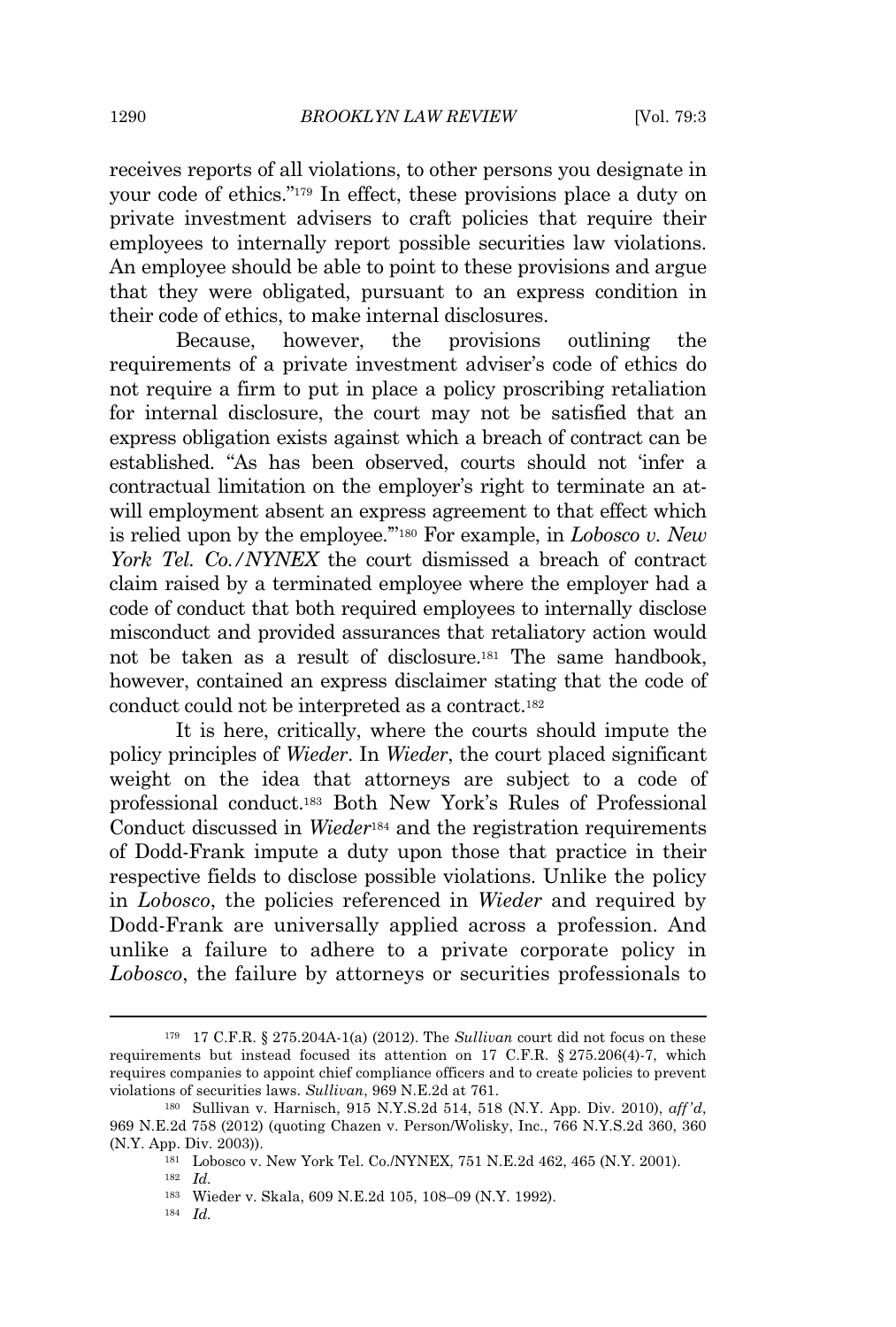abide by their respective universal policies could have a wideranging, systemic impact.

Employees of private investment advisers are required to abide by their code of ethics and disclose to their colleagues potential securities law violations. Incurring retaliation for this adherence, consequently, could be interpreted as an action taken by one party to a contract to frustrate the counterparty's ability to satisfy its contractual obligations. As the *Wieder* court stated: "It is the law that in 'every contract there is an implied undertaking on the part of each party that he will not intentionally and purposely do anything to prevent the other party from carrying out the agreement on his part.'" <sup>185</sup> Such conduct, as the *Wieder* court held, could constitute a breach of an implied contract.<sup>186</sup>

Although this litigation strategy likely would receive a cold reception before New York courts,<sup>187</sup> it is worth noting that an approach that borrows from and bends existing jurisprudence is not as radical as some may fear. The strategy of applying both the *Wieder* exception and existing contract jurisprudence to sustain a claim of wrongful termination is inherently circumscribed by the unique characteristics arising from the obligations imposed by Dodd-Frank upon private investment advisers. Recognizing that this new approach would arise only in the context of retaliation for internal disclosure, private investment advisers may be willing to forfeit a portion of their unencumbered right to discharge employees because the adoption of this policy may further their own compliance goals. As home to half of the world's 20 largest hedge funds,<sup>188</sup> a New York policy that promotes and protects internal disclosure may be in the best interest of employees, employers, and the State.

<sup>188</sup> Anthony Effinger et al., *Top Hedge Fund Returning 45% Under Julian Robertson's 36-Year-Old Disciple, Attachment*: *The Largest Hedge Fund Firms*, BLOOMBERG (Jan. 9, 2012, 7:01 PM), http://www.bloomberg.com/news/2012-01-10/chasecoleman-channels-ancestor-stuyvesant-with-45-robertson-like-return.html?cmpid= (Attachment *available at* http://media.bloomberg.com/bb/avfile/r\_qp33SAA4YE).

<sup>185</sup> *Id.* at 109 (quoting Patterson v. Meyerhofer, 97 N.E. 472, 473 (N.Y. 1912)).

<sup>186</sup> *Id.*

<sup>187</sup> "American courts, including our own, 'have proved chary of creating common-law exceptions to [the at-will] rule and reluctant to expand any exceptions once fashioned.'" Sullivan v. Harnisch, 969 N.E.2d 758, 760 (N.Y. 2012) (quoting Horn v. N.Y. Times, 790 N.E.2d 753, 755 (N.Y. 2003)). The majority in Sullivan also noted that "the existence of federal regulation furnishes no reason to make state common law governing the employer-employee relationship more intrusive." *Id.* at 761.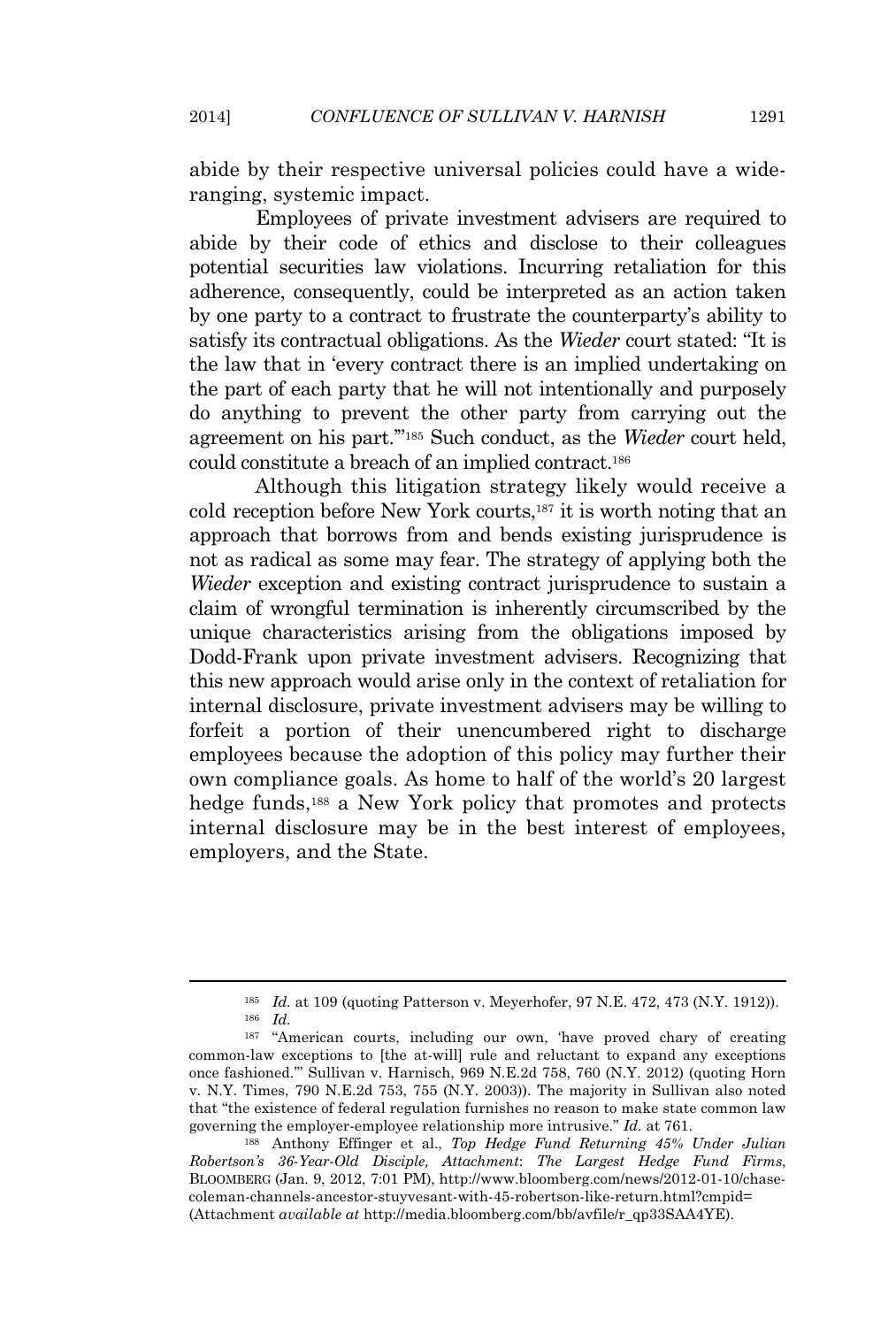#### **CONCLUSION**

The financial crisis of 2008–2009 triggered the worst recession since the Great Depression.<sup>189</sup> Between October 2007 and March 2009, the world watched as U.S. stock prices halved.<sup>190</sup> With a goal of promoting stability within the U.S. financial system, Congress responded and passed the Dodd-Frank Wall Street Reform and Consumer Protection Act in 2010.<sup>191</sup> Among the many amendments Dodd-Frank incorporated into federal securities laws, Title IV of the statute required most private investment advisers like hedge funds and private equity funds to register under the Investment Advisers Act of 1940.<sup>192</sup> Dodd-Frank did not, however, extend SOX's protections against retaliatory action for internal disclosure to employees of private investment advisers.<sup>193</sup>

Under its current jurisprudence, however, New York courts may be able to formulate a method to protect against retaliatory action for employees of private investment advisers that make internal disclosure. This framework would combine the policy of industry-wide self-regulation espoused in *Wieder v. Skala*<sup>194</sup> with the contractual analysis found in *Weiner v. McGraw-Hill*. <sup>195</sup> The application of either case's precedent alone is insufficient to safeguard internal disclosure; the compliance obligations imposed by Dodd-Frank upon employees of private advisers neither represent "the very core" <sup>196</sup> of their employment nor do they create a "promise not to discharge...without...sufficient cause."<sup>197</sup> By applying both *Wieder* and *Weiner* simultaneously, however, the shortcomings of either may be digestible to a court that is wary of changing its at-will employment doctrine.<sup>198</sup> This adaptation would

- <sup>194</sup> Wieder v. Skala, 609 N.E.2d 105 (N.Y. 1992).
- <sup>195</sup> Weiner v. McGraw-Hill, 443 N.E.2d 441 (N.Y. 1982).
- <sup>196</sup> *Wieder*, 609 N.E.2d at 108.
- <sup>197</sup> *Weiner*, 443 N.E.2d at 445.

<sup>198</sup> *See* Sullivan v. Harnisch, 969 N.E.2d 758, 759-60 (N.Y. 2012) (outlining New York's at-will employment doctrine).

<sup>189</sup> Bob Willis, U.S. Recession Worst Since Great Depression, Revised Data *Show*, BLOOMBERG (Aug. 1, 2009, 12:00 PM), http://www.bloomberg.com/apps/ news?pid=newsarchive&sid=aNivTjr852TI.

<sup>190</sup> Gerald P. Dwyer, *Stock Prices in Financial Crisis*, FEDERAL RESERVE BANK OF ATLANTA (2009), *available at* http://www.frbatlanta.org/cenfis/pubscf/ stock\_prices\_infinancial\_crisis.cfm.

<sup>191</sup> Dodd-Frank Act, Pub. L. No. 111-203, 124 Stat. 1377; S. Rep. No. 111- 176, at 1 (2010).

<sup>192</sup> Dodd-Frank Act, Pub. L. No. 111-203, § 403, 124 Stat. 1571 (2010) (amending Registration of Investment Advisers, 15 U.S.C. § 83b-3(b)). *See* SEC Adopts Dodd-Frank Act Amendments, *supra* note 73.

<sup>193</sup> Implementation of the Whistleblower Provisions, *supra* note 17, at 18.